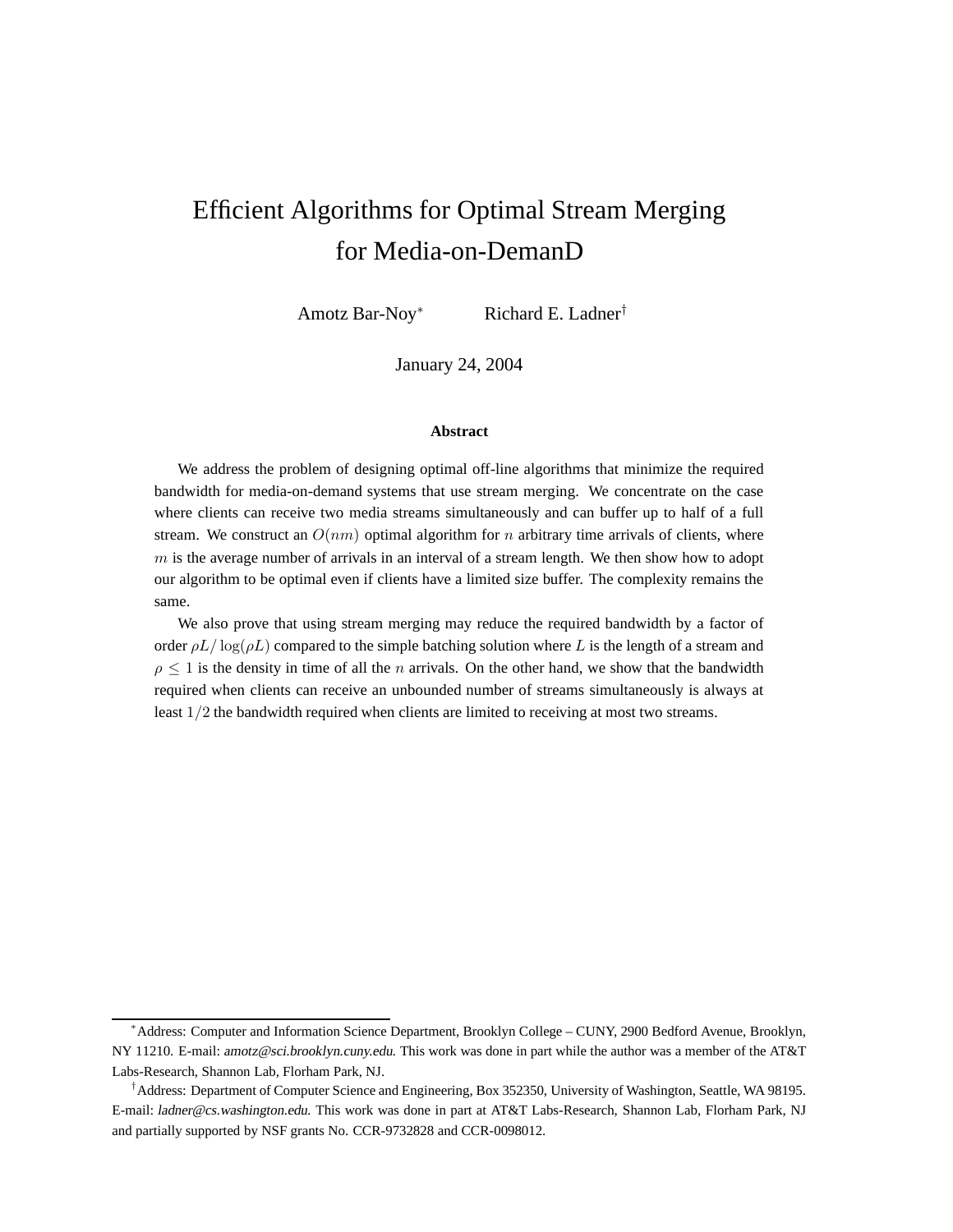# **1 Introduction**

Media-on-Demand is the demand by clients to playback, view, listen, or read various types of media such as video, audio, and large files with as small as possible startup delays and with no interruptions. The solution of dedicating a private channel to each client for the required media is implausible even with the ever growing available network bandwidth. Thus, multicasting popular media to groups of clients seems to be the ultimate solution to the ever growing demand for media. The first, and most natural, idea to exploit the advantage of multicasting is to *batch* clients together. This implies a tradeoff between the overall server bandwidth and the guaranteed startup delay. The main advantage of the batching solutions lies in their simplicity. The main disadvantage is that the guaranteed startup delay may be too large.

The pyramid broadcasting paradigm, pioneered by Viswanathan and Imielinski [49, 50], was the first solution that dramatically reduced the bandwidth requirements for servers by using larger receiving bandwidth for clients and by adding buffers to clients. Many papers have followed this line of research, all of them have demonstrated the huge improvement over the traditional batching solutions. We adopt the *stream merging* technique, introduced by Eager, Vernon, and Zahorjan [22, 23]. Stream merging seems to incorporate all the advantages of the pyramid broadcasting paradigm and is very useful in designing and implementing efficient off-line and on-line solutions.



Figure 1: The mechanism of receiving data from two stream simultaneously.

A system with stream merging capabilities is illustrated in Figure 1. The server multicasts the popular media in a staggered way via several channels. Clients may receive data from two streams simultaneously while playing data they have accumulated in their buffers. The playback rate is identical to each of the channels, so that the receiving bandwidth is twice the playback bandwidth. The initial position is illustrated in (a) where the client is about to receive data from a new stream and a stream that was initiated earlier. After some time the system may look as illustrated in (b). The client still receives data from both streams. The top of its buffer, that represents the beginning of the stream, has been viewed by the player. This technique is called stream merging because eventually, as the client receives both the earlier and later streams, it no longer needs the later stream because it already has the data from buffering the earlier one. At this point, if no other client needs the later stream, it can terminate. In a sense the later stream merges with the earlier one forming just one stream. The termination of the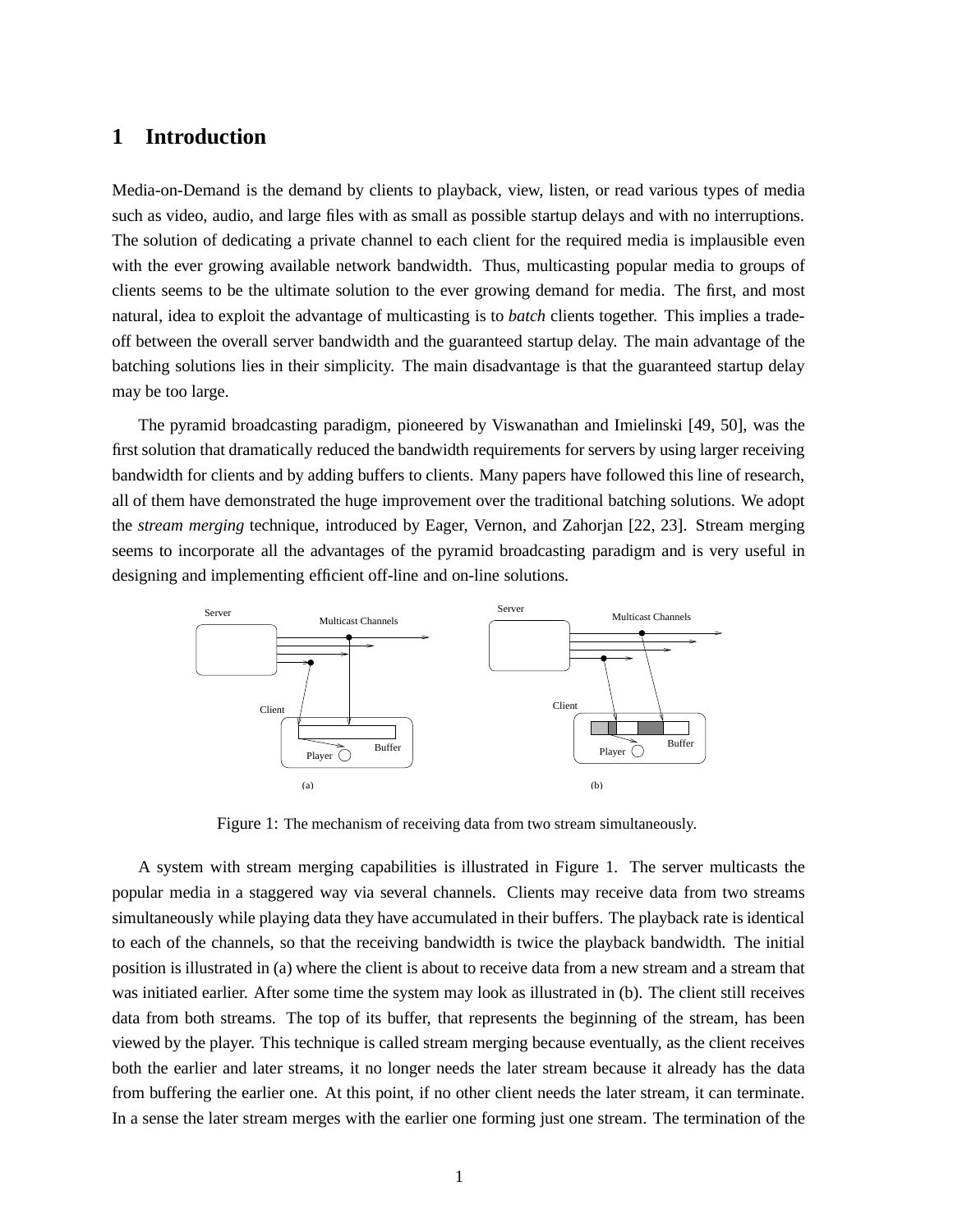later stream is where bandwidth is saved.



Figure 2: The figure on the left shows batching, while the figure on the right shows batching with stream merging.

It is interesting to contrast stream merging with *batching*, the most common technique for reducing server bandwidth in the presence of multicast. In batching time is divided into intervals. A client that arrives in an interval is satisfied by a full stream at the end of the interval. Bandwidth is saved at the expense of longer guaranteed startup delay for the clients. Stream merging and batching can be combined so that there is a bandwidth saving from both stream merging and batching. Figure 2 shows the difference between pure batching and stream merging with batching. In this figure full streams are of length 5. The three clients require 2 full streams (10 units) with batching alone, but only require 1.4 streams (7 units) with stream merging. The second and the third clients receive parts 3 and 4 of the first stream at the same time as receiving parts 1 and 2 from the second stream, then they receive part 5 from the first stream.

Given a sequence of arrivals, there can be a number of different stream merging solutions to accommodate this sequence. Typically, a stream merging solution has a number of full streams each associated with a number of other truncated streams that eventually merge to this full stream. We measure the bandwidth required by a solution as the sum of the lengths of all the individual (full or truncated) streams in the solutions. We call this sum the *full cost* of the solution. This cost of represents the total bandwidth required by the solution and by dividing it by the time span of arrivals it represents the average bandwidth to serve the clients during that time span. In our example of figure 2, the full cost of the batching solution is 10 units (or 2 streams) and the full cost of the stream merging with batching solution is 7 units (or 1.4 streams).

Figure 3 shows the bandwidth requirement vs. delay for a popular 2 hour movie, with Poisson arrivals averaging every 10 seconds. The guaranteed startup delay ranges from 1 second to 30 minutes. For stream merging with batching we used an optimal stream merging algorithm. At 1 second delay the difference in bandwidth is dramatic. For batching the bandwidth required is almost the same as would be if each client had its own stream. On the other hand, at 1 second delay, stream merging with batching uses 1/60 the bandwidth of batching.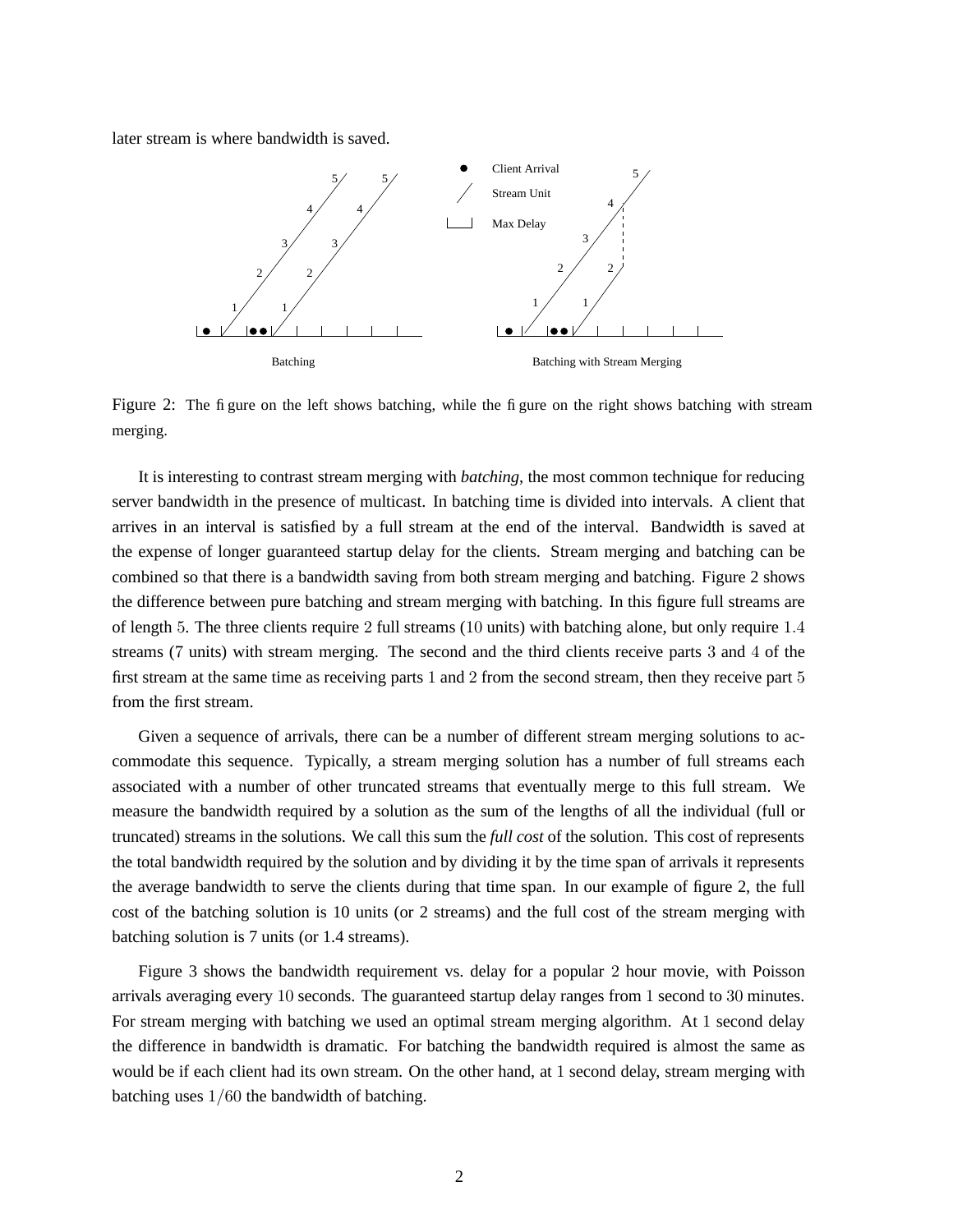

Figure 3: Comparison of bandwidth required for batching and batching with optimal stream merging. The figure plots the bandwidth requirement vs. delay for a 2 hour movie, with Poisson arrivals averaging every 10 seconds.

# **1.1 Contributions**

The main goal of this paper is to find efficient ways to compute the optimal stream merging solutions, those that minimize the full cost. To determine an optimal solution, we have to decide when to start full streams and how to merge the rest of the streams into the full streams. We assume that the arrival times of clients are known ahead of time, and call this the *off-line* problem, as opposed to the *on-line* problem where client arrivals are not known ahead of time. Computing the optimal off-line solution quickly is a major focus of this paper. The off-line scenario happens when clients make reservations for when their streams will begin. However, good on-line solutions are required for media-on-demand systems that run in real time. The optimal off-line solution is the gold standard against which on-line solutions should be compared. Fast algorithms for computing an optimal off-line solution allows us to evaluate the quality of on-line solutions on large numbers of media requests.

In our main model a client is capable of receiving two streams simultaneously. We call this the *receive-two* model. It is instructive to consider the *receive-all* model in which a client is capable of receiving any number of streams simultaneously. There are several reasons to consider this case. First, we will see that there is very little gain in going from the receive-two model to the receive-all model. Most of the benefit of stream merging comes from just the ability to receive two streams simultaneously. Second, we will see that many the results from the receive-two model carry over in a simpler form to the receive-all model.

Our first contribution is a novel model for the stream merging technique. A key concept in our model is that of a *merge tree* which is an abstraction of the diagram in Figure 2. See Figure 4 for an example. A sequence of merge trees is called a *merge forest*. The root of a merge tree represents a full stream its structure represents the merging pattern of the remaining streams that are associated with its descendent. A sequence of merge trees is called a *merge forest*. We show that the knowledge of the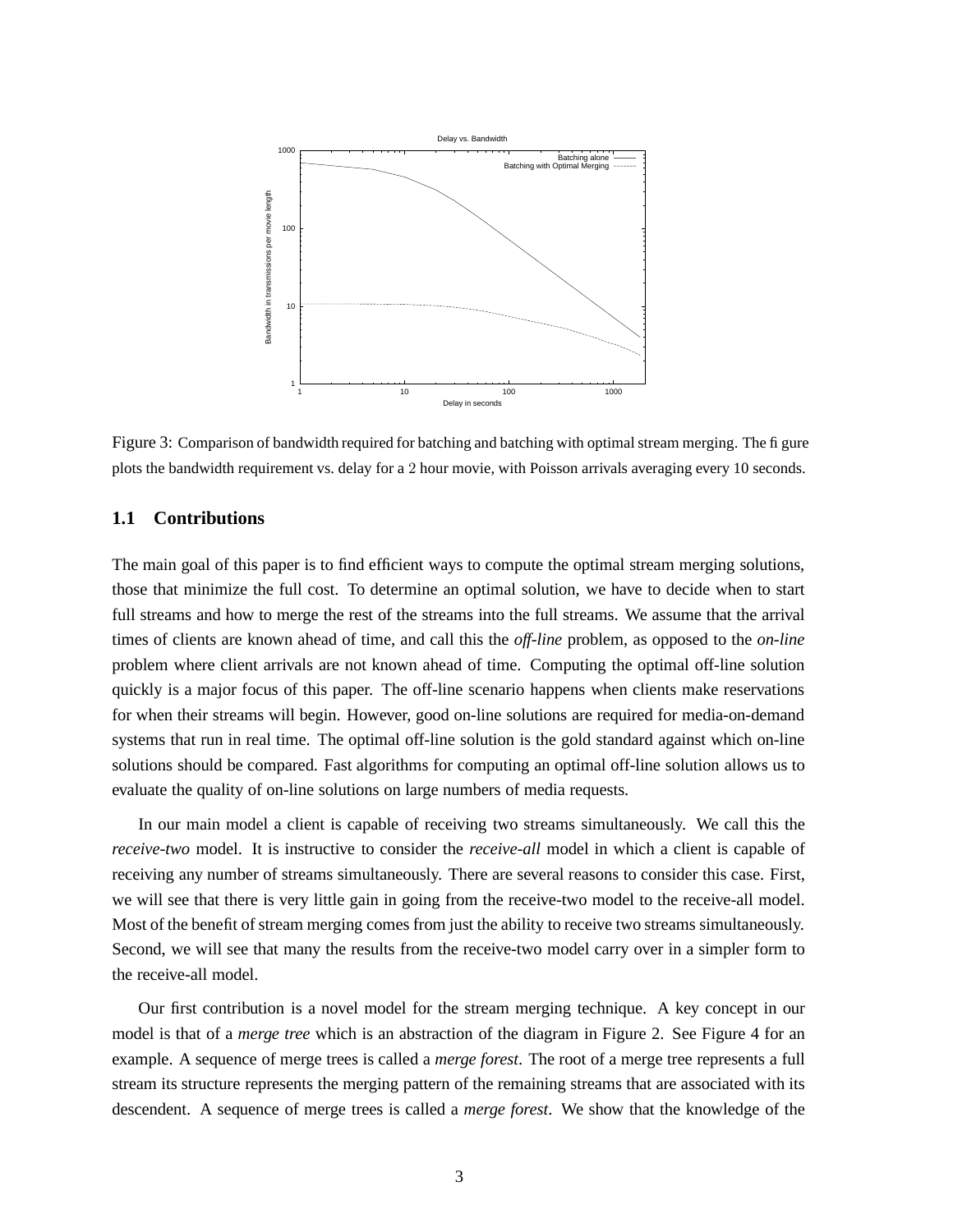arrival times and the structure of the merge trees is sufficient to compute the lengths of all the streams, and to compute the full cost (total bandwidth) required by the merge forest. A key component of our approach is the concept of *merge cost*. For a given merge tree, the merge cost is the sum of the lengths of all the streams except the root stream. The full cost counts everything, merge cost and the length of the roots for all the merge trees in the forest. This separation into merge cost and full cost helps in designing the optimal algorithms and in having a cleaner analysis. Later in the paper, we first show how to construct an optimal merge tree for a sequence that forms a single tree and then show how to construct the optimal merge forest for a given sequence.

We show several properties that optimal merge trees must have. For example, there is no gain in having streams that do not start at an arrival time of some clients. Other properties, will be defined in the Model section. These properties were assumed implicitly by all the on-line algorithms that use the stream merging technique ([22, 23, 5, 15, 12, 13]). Thus our model, in a way, builds the foundations for designing "good" on-line algorithms.

Our main focus is in designing efficient optimal algorithms in the receive-two model. That is, algorithms that for a given a sequence of arrivals, either find a merge tree that minimizes merge cost or find a merge forest that minimizes full cost. We have the following results depending on,  $n$ , the number of arrivals. For the merge cost, we present an efficient  $O(n^2)$  time algorithm improving the known  $O(n^3)$ time algorithm (see [2, 23]). The latter algorithm is based on a straightforward dynamic programming implementation. Our algorithm implements the dynamic programming utilizing the monotonicity property ([40]) of the recursive definition for the merge cost. For the full cost we use the optimal solution of the merge cost as a subroutine. We describe an  $O(nm)$  time algorithm where m is the average number of arrivals in an interval that begins with an arrival and whose length is a full stream length. We also have efficient algorithms for a model in which clients have a limited buffer size. We maintain the  $O(nm)$  complexity where here m is the average number of arrivals in an interval that begins or ends with an arrival and whose length is the minimum between the stream length and the maximum buffer size.

Additional results establish the performance of the optimal stream merging solutions. Let L be the length of a full stream in slots, where a *slot* is the worst case waiting time for any arrival before it receives the first segment of the media. For a fixed length media, as the parameter  $L$  grows the waiting time tends to zero. Define  $\rho \leq 1$  to be the ratio of slots that have at least one arrival to the all the slots in a given period of time. We show that an optimal stream merging solution reduces the required full cost by a factor of order  $\rho L / \log(\rho L)$  for the full cost compared to the simple batching solution. Note, that the improvement is huge for large  $L$  because simple batching solutions must dedicate a full stream for each arrival. However, L cannot grow forever because then  $\rho$  would approach zero.

Finally, we present optimal algorithms for the receive-all model that have the same time complexity bounds as the receive-two model. We show that the full cost required in an optimal solution in the receive-all model is always at least half the optimal full cost required in the receive-two model.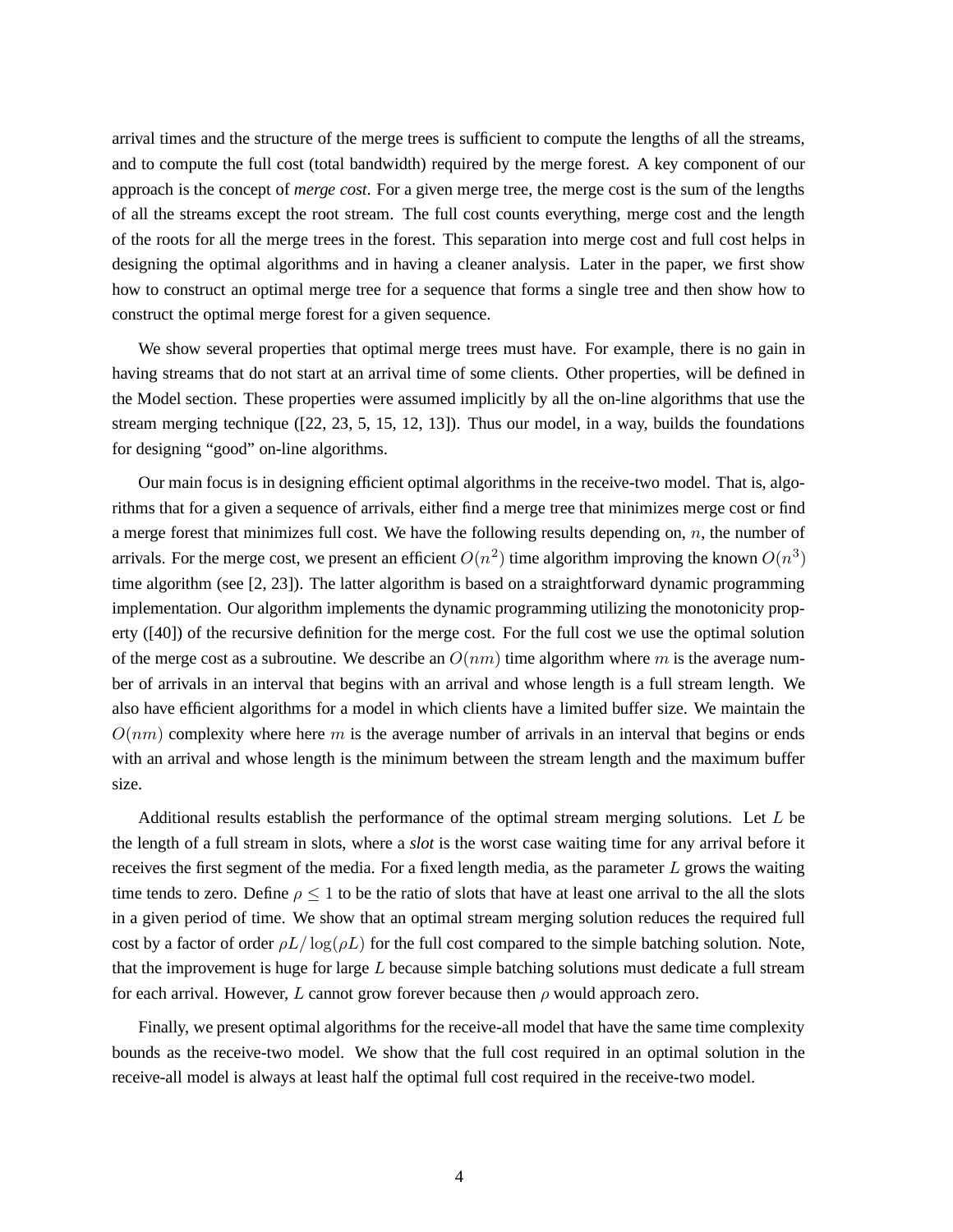# **1.2 Related Research**

Several papers (e.g., [19, 14, 3]) proposed various batching solutions demonstrating the trade-off between the guaranteed startup delay and the required server bandwidth. The solutions are simple but may cause large startup delays. The seminal pyramid broadcasting solution [49, 50] was the first paper to explore the trade-off with two other resources: the receiving bandwidth of clients and the buffer size of clients. Many researchers were concerned in reducing the buffer size (see e.g., [1]). However, all of them demonstrated the huge improvement over the traditional batching solutions.

The skyscraper broadcasting paper [33] showed that the receive-two model already exploits the dramatic improvement. Researchers also demonstrated the trade-off between the server bandwidth and the receiving bandwidth [32, 25, 43, 44] in this framework. All of these papers assumed a static allocation of bandwidth per transmission. The need for dynamic allocation (or on-line algorithms) motivated the papers [21, 20] that still used the skyscraper broadcasting model. The patching solution [31, 26, 9], the tapping solution [10, 11], the piggybacking solution [2, 28, 29, 41], and the stream merging solution [22, 23] assumed the attractive dynamic allocation of bandwidth to transmissions. The early papers regarding patching assumed that clients may merge only to full streams. Later papers regarding patching assumed a model that is essentially the stream merging model. New research regarding patching [46] assumed that streams may be fragmented into many segments.

The original stream merging algorithms [22, 23] were on-line, event-driven, where instructing clients for which streams to listen to were made at the time of an event. The specific events were the arrival of a client, the merge time of two streams, and the termination of a stream. The papers reported good practical results compared to the optimal algorithm on Poisson arrivals. These event-driven algorithms are quite different in character from the series of on-line algorithms that appeared subsequently [5, 15, 12, 13]. Unlike in the event driven algorithms, in the newer algorithms, a client learns all the streams it will be receiving from at the time it arrives. The dynamic Fibonacci tree algorithm of [5] used merge trees and had a competitive analysis. Next, the dyadic algorithm [15] was proposed and analyzed for its average performance on Poisson arrivals. Next, an algorithm based on a new version of merge trees called rectilinear trees was shown to be 5-competitive (full cost no more than 5 times that of the optimal) [12]. Later these same authors proved that the dyadic algorithm is 3-competitive [13]. A comparison of the performance of on-line stream merging algorithms can be found in [4].

Finally, the following is a partial list of additional papers that address tradeoffs among the four parameters: server bandwidth, delay guaranteed, receiving bandwidth, and buffer size: [34, 35, 36, 37, 38, 42, 45, 8, 27, 47, 48].

## **1.3 Paper organization:**

In Section 2 we define our stream merging model and prove properties of optimal solutions. Section 3 presents our algorithm in the receive-two model with unbounded buffers. In Section 4, we consider the limited buffer size case. In Section 5, we describe our results for the receive-all model. Finally, we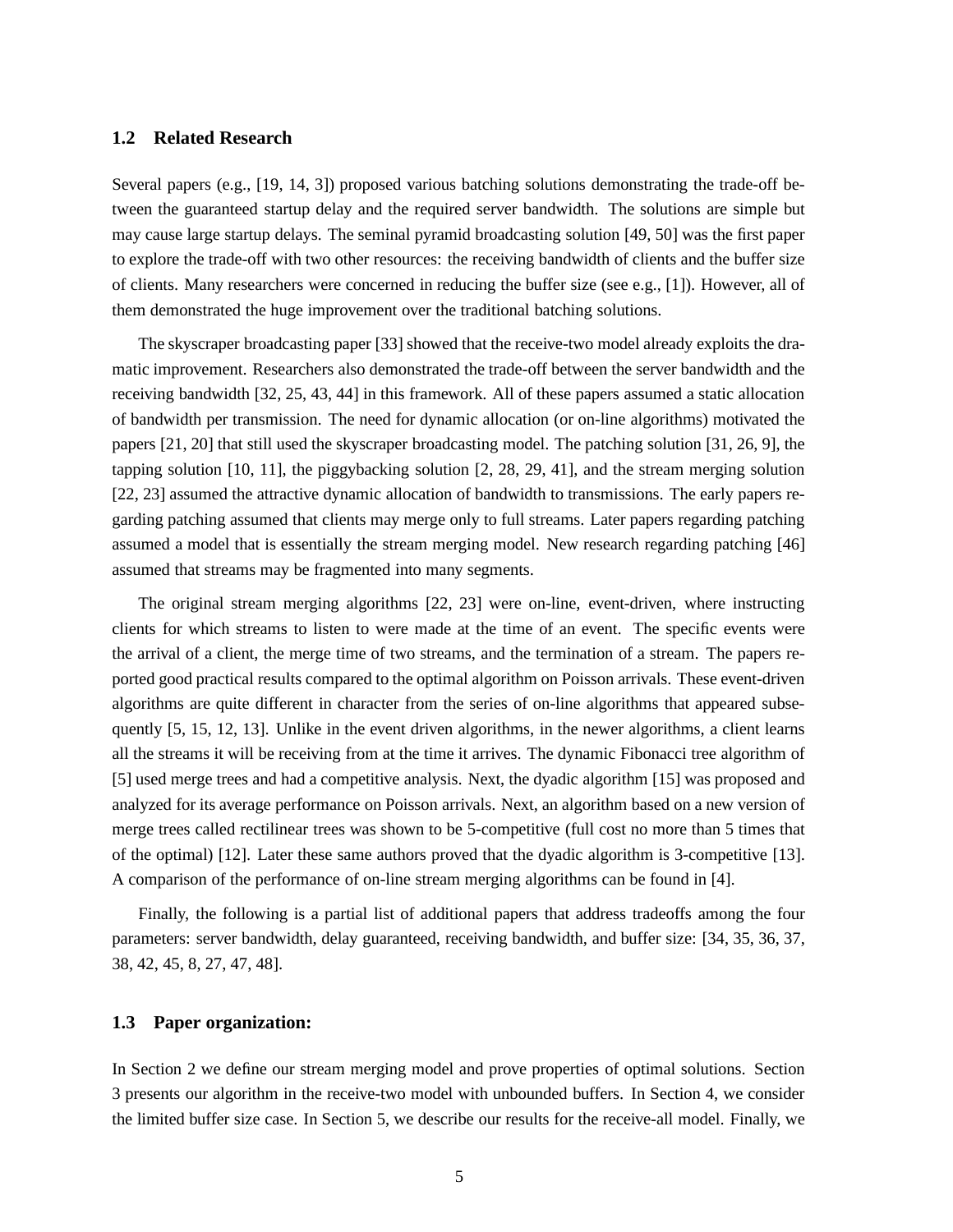discuss our results and some related problems in Section 6.

# **2 The Stream Merging Model**

**Basic definitions:** Assume that time starts at 0 and is slotted into unit sized intervals. For example, a 2 hour movie could be slotted into time intervals of 15 minutes. Thus, the movie is 8 units long. For a positive integer t, call the slot that starts at time  $t - 1$  slot t. The length of a full stream is L units. There are *n* arrival times for clients denoted by integers  $0 \le t_1 < t_2 < \cdots < t_n$ . Clients that arrive at the same time slot are considered as one client. At each arrival time a stream must be scheduled, although for a given arrival the stream may not run until conclusion because only an initial segment of the stream is needed by the clients. A client may receive and buffer data from two streams at the same time while viewing the data it accumulated in its buffer. The objective of each client is to receive all the L parts of the stream and to view them without any interruption starting at the time of its arrival.

At this point we would like to remark the following:

- We will show later that there is no gain in scheduling streams not at arrival times. Hence, it is very useful to use the client arrival time  $t$  as both a name for the client that arrives at time  $t$  and for the stream that is initiated at time t. Moreover, for ease of presentation, in the rest of this section we assume that only such streams exist.
- Our results hold for the non discrete time model as well by letting the time slots be as small as desired and therefore the value of L as large as needed. We adopt the discrete time model for ease of presentation.

**Merge forests and merge trees:** A *solution* to an arrival sequence is a *merge forest* which is a sequence of *merge trees*. A merge tree is an ordered labeled tree, where each node is labeled with an arrival time and the stream initiated at that time. The root is labeled  $t_1$  and if a non-root node is labeled  $t_i$  then its parent is labeled  $t_j$  where  $j < i$ . This requirement means that a stream can only merge to an earlier stream. Additionally, if  $t_j$  is a right sibling of  $t_i$  then  $j > i$ . This requirement means that the children of a node are ordered by their arrival times. Clearly, in a merge forest all the arrival times in one tree must precede the arrival times in the successive tree. We say that an ordered labeled tree has the *preorder traversal property* if a preorder traversal of a the tree yields the arrival times in order. Any ordered labeled tree with the preorder traversal property is a merge tree, but not necessarily *vice versa*. We will see later in Lemma 2 that every optimal merge tree satisfies the preorder traversal property.

Figure 4 illustrates a merge tree and a concrete diagram showing how merging would proceed for the the given merge tree. In the concrete diagram each arrival is shown on the time axis and for each arrival a new stream is initiated. The vertical axis shows the particular unit of the stream that is transmitted. The root stream,  $t_1$  is of full length, while all the other streams are truncated. A stream is truncated because all the clients that were receiving the stream no longer need any data from it, because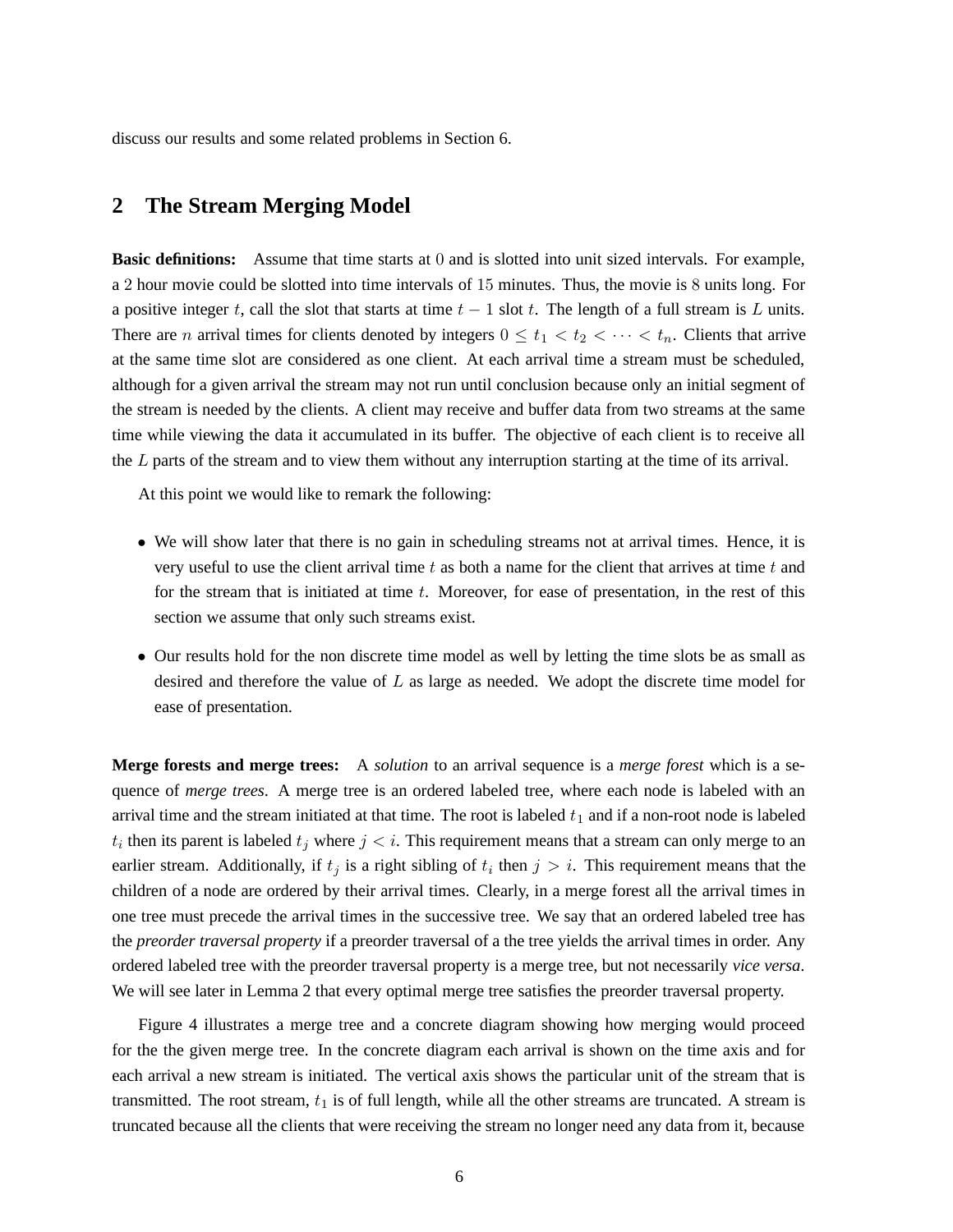

Figure 4: On the left is a concrete diagram showing the length of each stream with its merging pattern. On the right is its corresponding merge tree. In this example there are 13 arrivals at times 0, . . . , 12.

they already received the data from some other stream(s). Note that although the merge tree does not show the stream lengths, it implicitly contains all the information in the concrete diagram as will be shown in Lemma 1.

For the moment, we postpone the explanation of how we calculate the lengths of the truncated streams because we need more explanations of how merging works. Nonetheless, we can now explain that the problem we are addressing is how to find a solution that minimizes the sum of the lengths of all the streams in the solution. This is equivalent to minimizing the total number of units (total bandwidth) needed to serve all the clients. Minimizing the total bandwidth is essentially the same as minimizing the average bandwidth needed to satisfy the requests. The average bandwidth required to satisfy the requests by the forest F is the sum of the total bandwidth required by F divided by  $(t_n - t_1)$  which is the time span of the *n* arrivals. The equivalence follows since the quantity  $t_n - t_1$  is independent of the solution.

**Receiving procedures:** Clients receive and buffer data from various streams according to their location in the forest. At any one time a client can receive data from at most two streams. Informally, a client arriving at time x receives data from all the nodes on the path from x to the root of the tree. At the same time it receives data from a node  $y$  and its parent until it does not need any more data from the node. At that point the client moves closer to the root by receiving data from the parent of  $y$  and its parent. We call this transition a merge operation. In the following we define formally the actions of a client in the merge tree.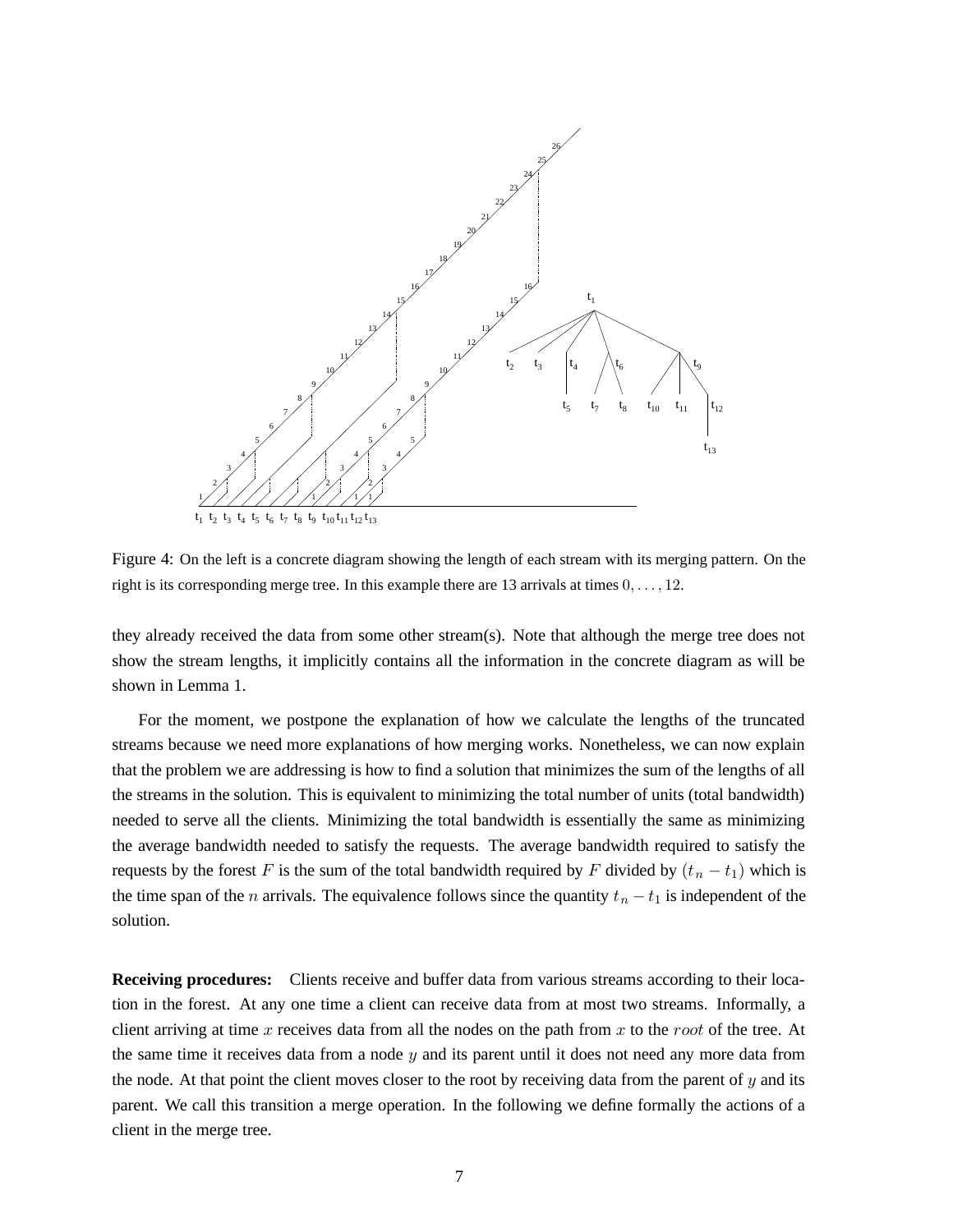Let  $x_0 < x_1 < \ldots < x_k$  be the path from the root  $x_0$  to node  $x_k$  that is the arrival time of a specific client. We call this sequence of length  $k + 1$  the *receiving procedure* of the client. Denote by  $x_0, x_1, \ldots, x_k$  the streams that are scheduled at the corresponding arrival times. The client obeys the following *stream merging rules*.

- **Stage**  $i, 0 \le i \le k 1$ : For  $x_{k-i} x_{k-i-1}$  time slots from time  $2x_k x_{k-i}$  to time  $2x_k x_{k-i-1}$ the client receives parts  $2x_k - 2x_{k-i} + 1, \ldots, 2x_k - x_{k-i} - x_{k-i-1}$  from stream  $x_{k-i}$  and parts  $2x_k - x_{k-i} - x_{k-i-1} + 1, \ldots, 2x_k - 2x_{k-i-1}$  from stream  $x_{k-i-1}$ .
- **Stage** k: For  $L 2(x_k x_0)$  time slots from time  $2x_k x_0$  to time  $x_0 + L$  the client receives parts  $2(x_k - x_0) + 1, \ldots, L$  from stream  $x_0$ .

This describes how the client arriving at  $x_k$  receives the entire transmission of the stream. In particular, part j of the stream is received in stage  $i = k$  if  $2(x_k-x_0) < j$  and in stage  $i < k$  if  $2(x_k-x_{k-i}) < j \leq$  $2(x_k - x_{k-i-1})$ . Notice that if  $x_k - x_0 \leq \lfloor L/2 \rfloor$  then the client is busy receiving data for  $L - (x_k - x_0)$ time slots since in  $x_k - x_0$  slots it receives data from two streams and if  $x_k - x_0 > |L/2|$  then the client is busy receiving data for  $x_k - x_0$  time slots since in  $L - (x_k - x_0)$  slots it receives data from two streams.

Consider the example depicted in Figure 4. Assume a full stream of length 26 and the following stream merging rules for the client that arrives at time  $t_{13} = 12$ . In this case, we have  $k = 3$  with  $x_0 = 0, x_1 = 8, x_2 = 11, x_3 = 12$ . From time 12 to time 13 the client receives part 1 from stream  $x_3$  and part 2 from stream  $x_2$ . From time 13 to time 16 the client receives parts  $3, \ldots, 5$  from stream  $x_2$  and parts  $6, \ldots, 8$  from stream  $x_1$ . From time 16 to time 24 the client receives parts  $9, \ldots, 16$  from stream  $x_1$  and parts  $17, \ldots, 24$  from stream  $x_0$ . Finally, from time 24 to time 26 the client receives parts 25, 26 from stream  $x_0$ .

**Length of streams:** Given the stream merging rules, we must still determine the minimum length of each stream so that all the clients requiring the stream receive their data. In a merge tree  $T$  the root is denoted by  $r(T)$ . If x is a node in the merge tree then we define  $\ell_T (x)$  to be its *length* in T. That is,  $\ell_T(x)$  is the minimum length needed to guarantee that all the clients can receive their data from stream x using the stream merging rules. For a non-root node x define  $p_T(x)$  to be its parent and  $z_T(x)$  to be the latest arrival time of a stream in the subtree rooted at x. If x is a leaf then  $z_T(x) = x$ . We drop the subscript  $T$  when there is no ambiguity.

We can see from our definition of the stages that the length  $L$  of the root stream must satisfy  $z - r(T) \leq L - 1$  where z is the last arrival in the merge tree T. Otherwise, the clients arriving at z do not receive data from the stream initiated at  $r(T)$ . The next lemma shows how to compute the lengths of all the non-root streams.

**Lemma** 1 *Let*  $x \neq r(T)$  *be a non-root node in a tree* T. Then

$$
\ell(x) = 2z(x) - x - p(x) \tag{1}
$$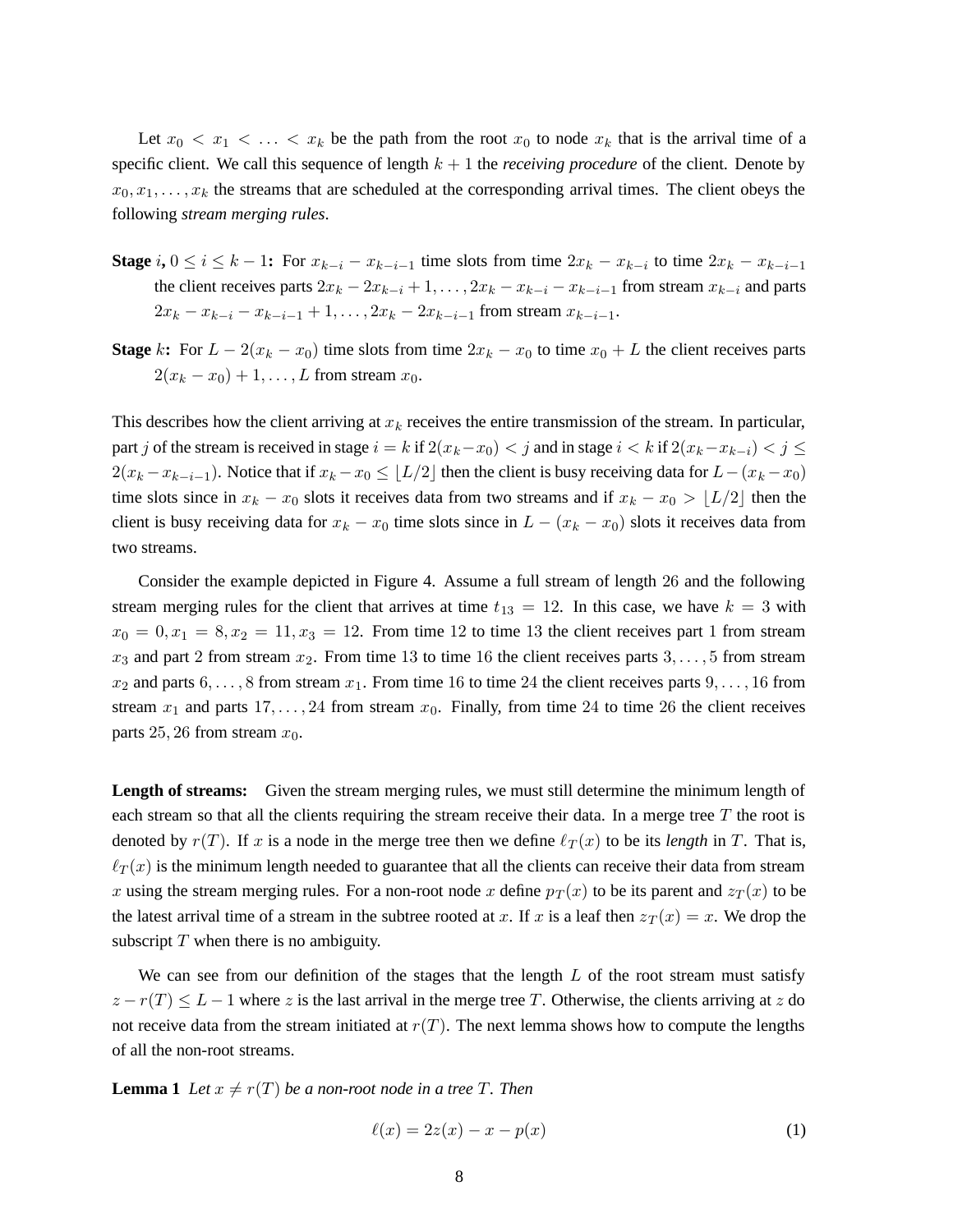*In particular, if* x *is a leaf then*  $\ell(x) = x - p(x)$  *since*  $z(x) = x$ *.* 

**Proof**: First observe that if clients  $y' < y$  both receive data from x, then client y receives later parts of the stream x. This implies that the length of the stream x is dictated by the needs of the client that arrives at time  $z(x)$ . Let  $x_0, x_1, \ldots, x_k$  be the path from the root of the tree T that contains both x and  $z(x)$ . That is,  $x = x_i$  and  $p(x) = x_{i-1}$  for some  $i > 0$  and  $z(x) = x_k$ . By the stream merging rule of stage k – i, the client  $z(x)$  receives data from the stream  $x = x_i$  until time  $2x_k - x_{i-1} = 2z(x) - p(x)$ . Since  $z(x)$  is the last client requiring stream x, then no more transmission of stream x is required. Since the stream x begins at time x and ends at time  $2z(x) - p(x)$  its length is  $2z(x) - x - p(x)$ .  $\Box$ 

In this paper, we will use for  $\ell(x)$  either expression (1) or the following two alternative expressions:

$$
\ell(x) = (x - p(x)) + 2(z(x) - x) \tag{2}
$$

$$
= (z(x) - x) + (z(x) - p(x))
$$
\n(3)

Expression (3) could be viewed as follows. The length of the stream  $x$  is composed of two components. The first component is the time needed for clients arriving at time x to receive data from stream  $x$ before they can merge with stream  $p(x)$ . The second component is the time stream x must spend until the clients arriving at time  $z(x)$  merge to  $p(x)$ .

## **2.1 The Merge Cost**

Let T be a merge tree. The *merge cost* of T is defined as

$$
M\text{cost}(T) = \sum_{x \neq r(T) \in T} \ell(x) .
$$

That is, the merge cost of a tree is the sum of all lengths in the tree except the length of the root of the tree. For an arrival sequence  $t_1, \ldots, t_n$ , define the *optimal merge cost* for the sequence to be minimum cost of any merge tree for the sequence. An *optimal merge tree* is one that has optimal merge cost. The next technical lemma justifies restricting our attention to merge trees with the preorder traversal property.

#### **Lemma 2** *Every optimal merge tree satisfies the preorder traversal property.*

**Proof:** The proof is by induction on the number of arrivals. The lemma is clearly true for one arrival. Assume we have  $n > 1$  arrivals and the lemma holds for any number of arrivals less than n. Let T be an optimal merge tree for the arrivals and let  $x$  be the last arrival to merge to the root  $r$  of  $T$ . Define  $T_R$  to be the subtree of T rooted at x and let  $T_L$  be the subtree of T obtained by removing  $T_R$ . By the induction hypothesis we can assume that  $T_R$  and  $T_L$  both have the preorder traversal property. Let w be the last arrival in the subtree  $T_L$  and let z be the last arrival in the subtree  $T_R$ . If  $w < x$  then the entire tree T must already have the preorder property, and we are done. We need only consider the case where  $w > x$ . In this case we will construct another merge tree T' for the same arrivals whose merge cost is less than T's contradicting the optimality of T.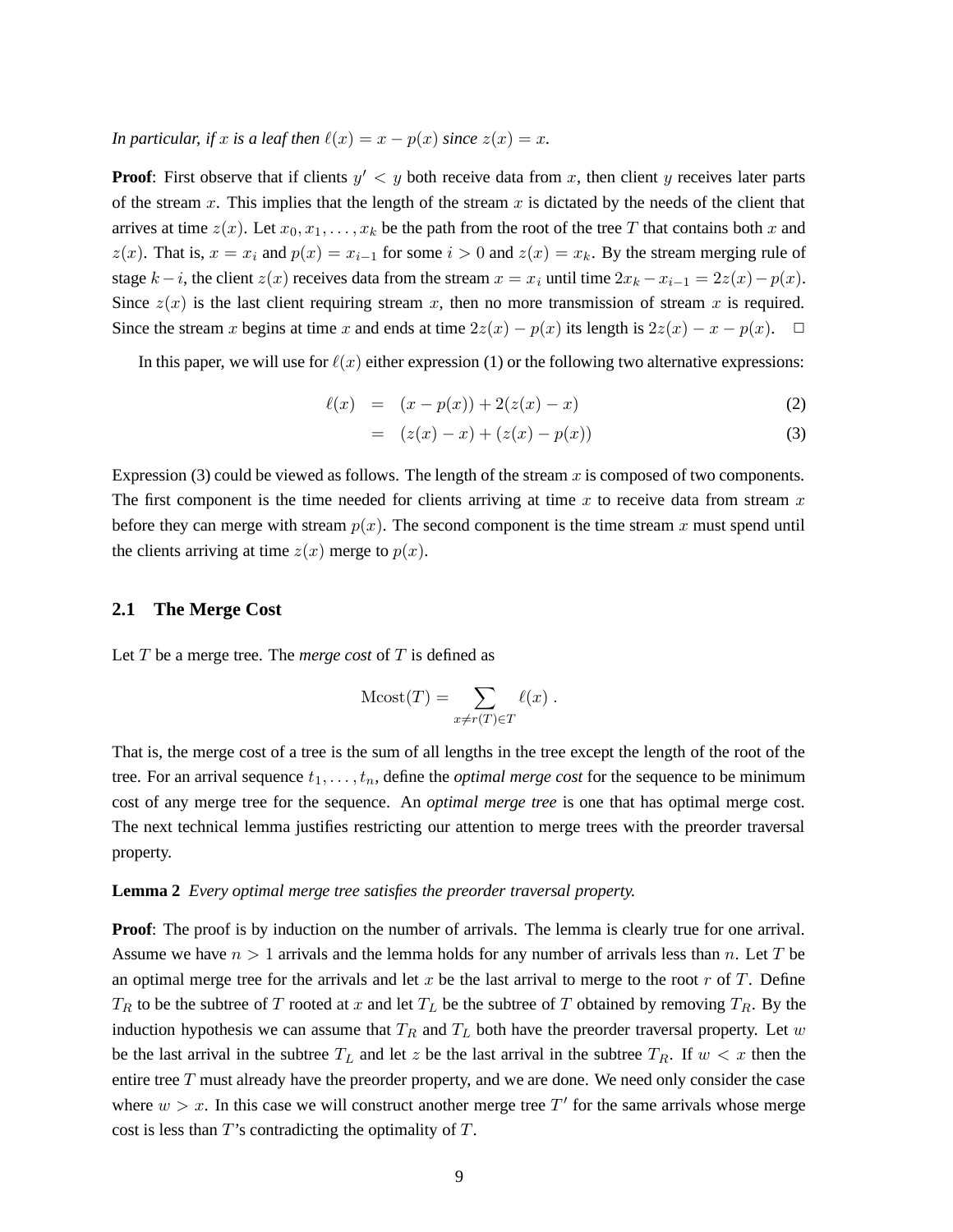Define a *high tree* to be a subtree of  $T_L$  whose root is greater than x and whose parent of the root is less than x. Let  $T'$  be the tree T where all the high trees are removed from  $T_L$  and are inserted as children of x. Naturally, the high trees must be inserted so that all the children of x in  $T'$  are in arrival order. For all nodes u in T such that  $u \neq x$  or u is not an ancestor of a root of a high tree, we have  $\ell_T (u) = \ell_{T'} (u)$ . For an ancestor u of a root of a high tree  $\ell_T (u) > \ell_{T'} (u)$  and for x we have  $\ell_T(x) < \ell_{T}(x)$ . Let p be the parent of the root of the high tree containing w. We must have  $p \neq r$  for otherwise  $x$  would not be the last arrival to merge to the root because the root of the high tree containing w is greater than x. We can just examine the change in length of the nodes  $p$  and x. We have

$$
\text{Mcost}(T) - \text{Mcost}(T') \ge \ell_T(p) - \ell_{T'}(p) + \ell_T(x) - \ell_{T'}(x) .
$$

Let w' be the largest arrival in the tree rooted at p in T'. We must have  $w' < x$ , otherwise, w' is in some high tree that was removed from  $T_L$  and made a child of x in T'. Since w is the largest arrival in the tree rooted at p in T, we have  $\ell_T(p) - \ell_{T'}(p) = 2(w - w')$  by Lemma 1. There are two cases to consider depending on whether  $w < z$  or  $w > z$ . If  $w < z$  then  $\ell_T (x) = \ell_{T'} (x)$  because z is the largest arrival in the subtree rooted at x in both T and T'. By definition  $w > w'$ , hence,

$$
M\text{cost}(T) - M\text{cost}(T') \ge 2(w - w') > 0.
$$

If  $w > z$  then  $\ell_T (x) - \ell_{T'} (x) = 2(z - w)$  by Lemma 1. Hence,

$$
M\text{cost}(T) - M\text{cost}(T') \ge 2(w - w') + 2(z - w) = 2(z - w') > 0
$$

because  $w' < x < z$ .  $0 < x \leq z$ .

Lemma 2 allows us to consider only merge trees with the preorder traversal property. As a consequence, henceforth, *we assume that all merge trees have the preorder traversal property*. Hence, a key property of merge trees is that for any node  $t_i$ , the subtree rooted at  $t_i$  contains the interval of arrivals  $t_i, t_{i+1}, \ldots, t_j$ , where  $z(t_i) = t_j$ . Furthermore,  $t_j$  is the right most descendant of  $t_i$ . As a result, we can recursively decompose any merge tree into two in a natural way as shown in the following lemma and seen in Figure 5.



Figure 5: The recursive structure of a merge tree T with root r. The last arrival to merge directly with r is x. All the arrivals before x are in  $T'$  and all the arrivals after x are in  $T''$  and z is the last arrival.

**Lemma 3** Let T be a merge tree with root r and last stream  $z$  and let x be the last stream to merge to *the root of* T*.*

$$
M\text{cost}(T) = M\text{cost}(T') + M\text{cost}(T'') + 2z - x - r \tag{4}
$$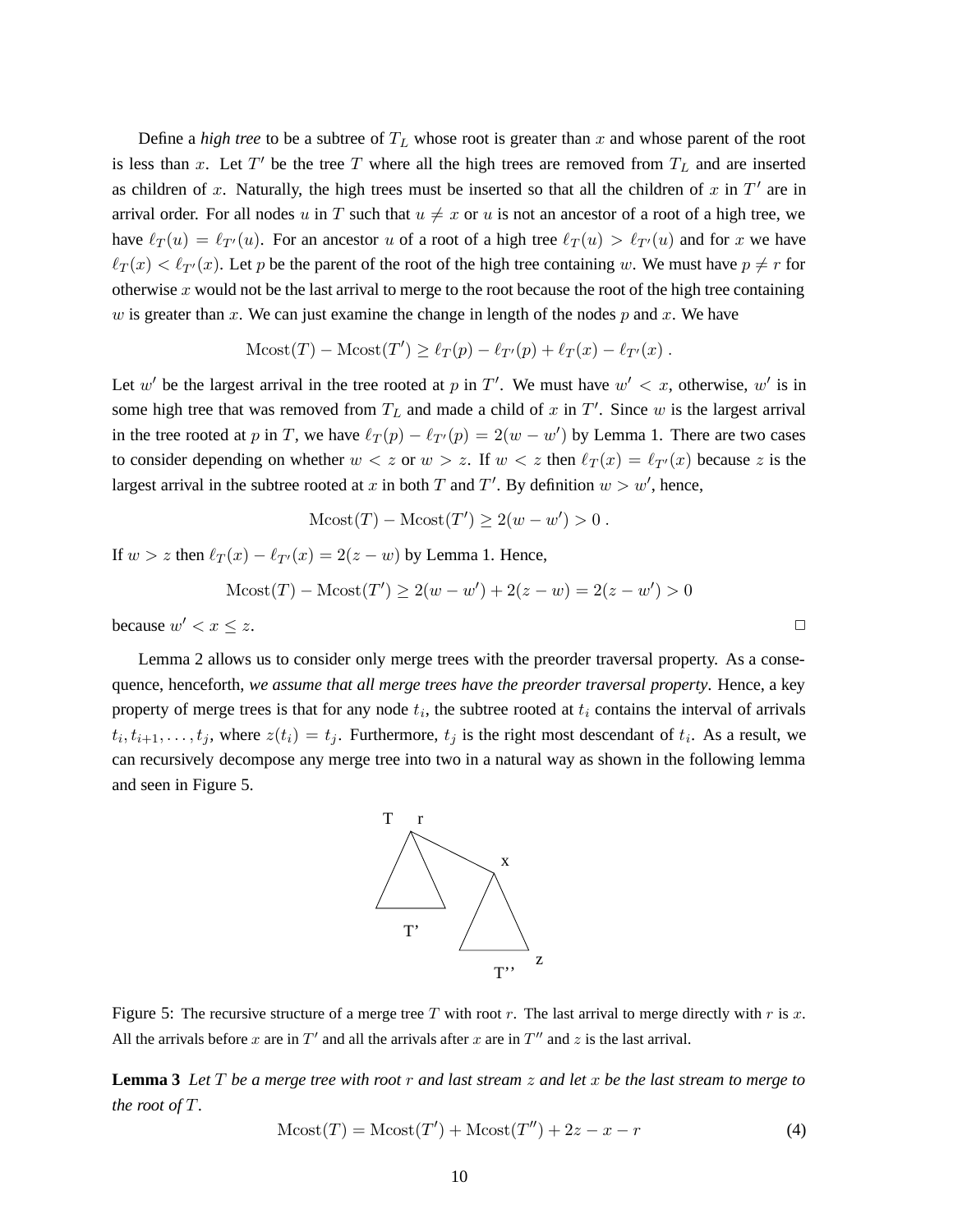where  $T'$  is the subtree of all arrivals before x including r and  $T''$  is the subtree of all arrivals after *and including* x*.*

**Proof:** The length of any node in  $T'$  and  $T''$  is the same as its length in T. Since the root of  $T'$  is the root of T, it follows that x is the only node in  $Mcost(T)$  whose length is not included in  $Mcost(T')$  or  $Mcost(T'')$ . The lemma follows, since by Lemma 1 the length of x is  $2z(x) - x - p(x) = 2z - x - r$ .  $\Box$ 

We now prove that there is no gain in broadcasting a prefix of the full stream if there is no arrival for it. That is, an optimal merge tree does not contain a node that represents a prefix of the stream if this prefix does not start at  $t_i$  for some  $1 \leq i \leq n$ . We first prove a lemma that shows that adding nodes to a merge tree always increases the merge cost.

**Lemma 4** Let T be a merge tree and let  $x \in T$  be one of its nodes. Then there exists a merge tree  $T'$ *on the nodes*  $T - \{x\}$  *such that*  $Mcost(T') < Mcost(T)$ *.* 

**Proof**: Assume first that x is a leaf. Then let T' be T without x. We get that  $Mcost(T) \geq Mcost(T') +$  $\ell_T(x)$  and therefore  $Mcost(T') < Mcost(T)$ . Let x be a non-leaf node of T and let w be its leftmost child in T. The first modification is for node w. If x is not the root of T, then let the parent of x in T be the parent of w in  $T'$ . Otherwise, make w the root of  $T'$ . The second modification is for the rest of the children of x in T. Make all of them children of w in  $T'$  and add them after w's own children preserving their original order in  $T$ . The rest of the nodes maintain in  $T'$  their parent-children relationship from T. By Equation (1),

$$
\ell_T(v) = \ell_{T'}(v) \quad \text{for } p_T(v) \neq x \,.
$$
 (5)

That is, the length of any node v that is not a child of x in T remains the same in  $T'$  because there is no change in  $p(v)$  and  $z(v)$ . If  $v \neq w$  is a child of x, then Equation (1) implies that

$$
\ell_T(v) - \ell_{T'}(v) = w - x > 0
$$
 for  $v \neq w$  and  $p_T(v) = x$ , (6)

since w is a later arrival than x. As for w, there are two cases to consider depending on whether w is the root of T' or not. If w is the root of T', then x is the root of T. Hence,  $\ell_T(x)$  is not counted in  $Mcost(T)$  and  $\ell_{T'}(w)$  is not counted in  $Mcost(T')$ . Hence, we have by Inequalities (5) and (6)

$$
M\text{cost}(T) - M\text{cost}(T') = \ell_T(w) + \sum_{(v \neq w) \land (p_T(v) = x)} (\ell_T(v) - \ell_{T'}(v)) > 0.
$$

If w is not the root of T' then we might have  $\ell_{T}(w) > \ell_T(w)$ . However, this is more than compensated by the inequality

$$
\ell_T(x) > \ell_{T'}(w) \tag{7}
$$

To see Inequality (7), note that  $z_T(x) = z_{T}(w)$  and that  $p_T(x) = p_{T}(w)$ , hence by Equation (1),  $\ell_T (x) - \ell_{T'} (w) = w - x > 0$ . By combining Inequalities (5), (6), and (7) together we obtain as follows:

$$
M\text{cost}(T) - M\text{cost}(T') = \ell_T(x) + \ell_T(w) - \ell_{T'}(w) + \sum_{(v \neq w) \land (p_T(v) = x)} (\ell_T(v) - \ell_{T'}(v)) > 0,
$$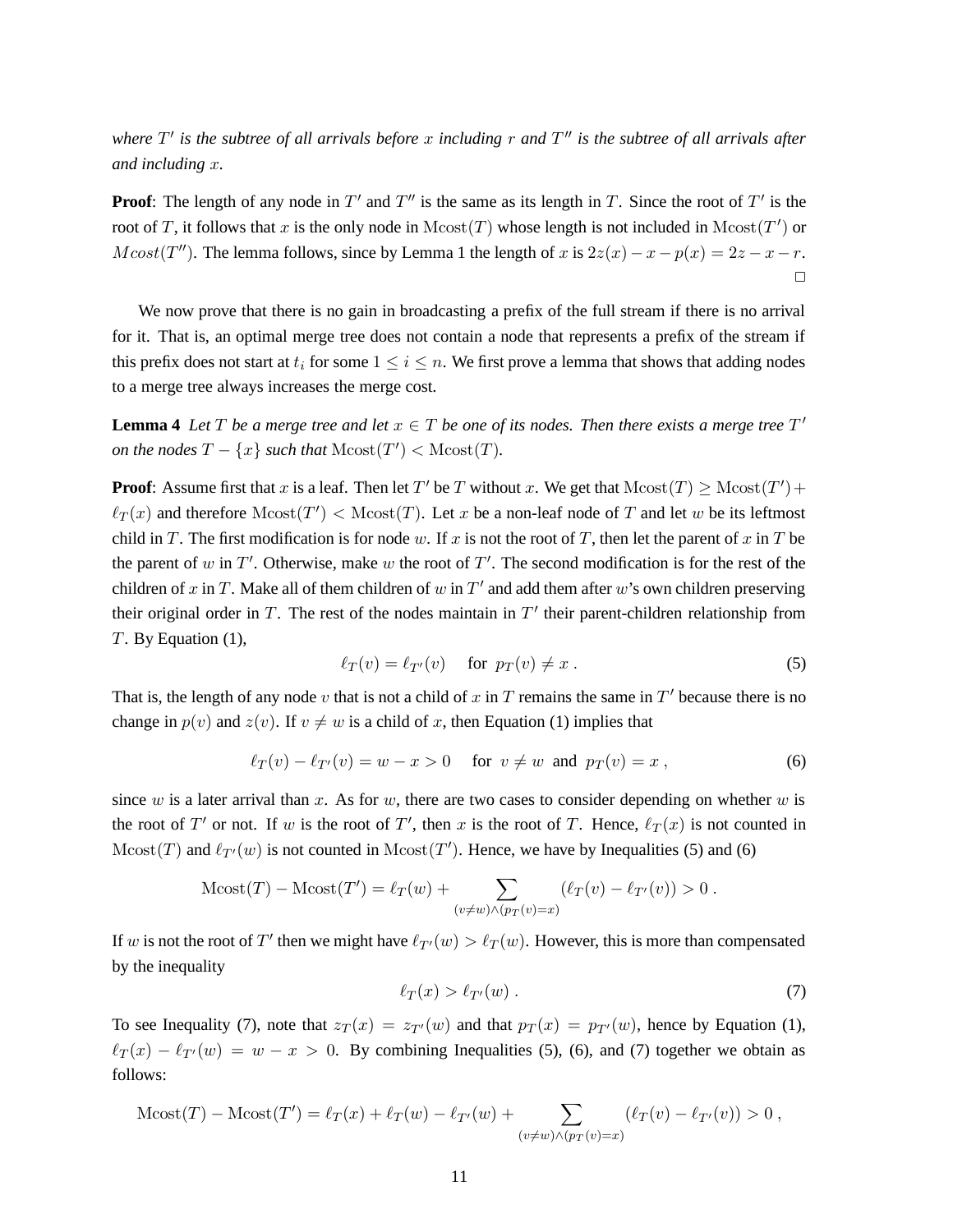which is our desired result.  $\Box$ 

**Lemma 5** *Every node* (stream) x in an optimal merge tree for arrivals  $t_1, t_2, \ldots, t_n$  starts at time  $t_i$ *for some*  $1 \leq i \leq n$ *.* 

**Proof**: Assume to the contrary that there exists a stream x that starts at time t that is not one of the  $n$ arrival times  $t_1, \ldots, t_n$ . By definition, no client needs stream x. Hence, by Lemma 4, we could omit node x from T to get a tree T' without x the merge cost of which is smaller than the merge cost of T. A contradiction to the optimality of  $T$ .

**Remark:** Optimal merge trees also give a lower bound on the bandwidth for the more dynamic eventdriven algorithms [22, 23]. A client's receiving procedure, which streams it listens to and when, is determined, in part, by future arrivals. Nonetheless, in the end, the final receiving pattern of a client forms a path in a merge tree. At any point in time only a set of subtrees of the final merge tree is known. Each root of a subtree represents an active stream at that time. When a merge event occurs, the root of some subtree becomes the child of some root in another subtree.

## **2.2 The Full Cost**

Let F be composed of s merge trees  $T_1, \ldots, T_s$ . The *full cost* of F is defined as

$$
\text{Fcost}(F) = s \cdot L + \sum_{1 \leq i \leq s} \text{Mcost}(T_i) \ .
$$

The above definition is a bit problematic since in the way we define the merge cost it could be the case that a length of a stream is  $L$  or larger. Consider the following example. Suppose that the root arrives at time 0 and there are two additional arrivals at times  $L - 2$  and  $L - 1$ . In one optimal merge tree the third arrival first merges with the second arrival and then both merge with the root, that is,  $p(L-1) = L-2$  and  $p(L-2) = 0$ . The cost of this tree is L for the root, L for the second arrival, and 1 for the third arrival for a total cost of  $2L + 1$ . It is clear that this single merge tree can be considered as a merge forest of two merge trees, the first with one arrival, 0, and the second with two,  $L - 2$  and  $L - 1$ . A more serious problem is exposed by the following example where the arrival times are 0, L − 3, and L − 1. In this case the definition of a merge tree would allow  $p(L-1) = L-3$  and  $p(L-3) = 0$ . In this case the full cost of the merge tree is  $2L + 3$ . Length L for the root 0, length  $L + 1$  for  $L - 3$ , and length 2 for  $L - 1$ . We have  $\ell(L - 3)$  greater than L. However, this merge tree is not an optimal merge forest for these three arrivals. The optimal merge forest has two trees one with root 0 and one with root  $L - 3$  for a full cost of  $2L + 2$ .

Naturally, we cannot allow the length of any stream to be greater than  $L$ . To remedy this problem we define an L*-tree* to be a merge tree in which the length of each stream has length less than or equal to L and the length of the root is  $L$ . The first example above is an  $L$ -tree, but the second is not. It should be clear that an L-tree with a non-root x of length L can be split into two L-trees of the same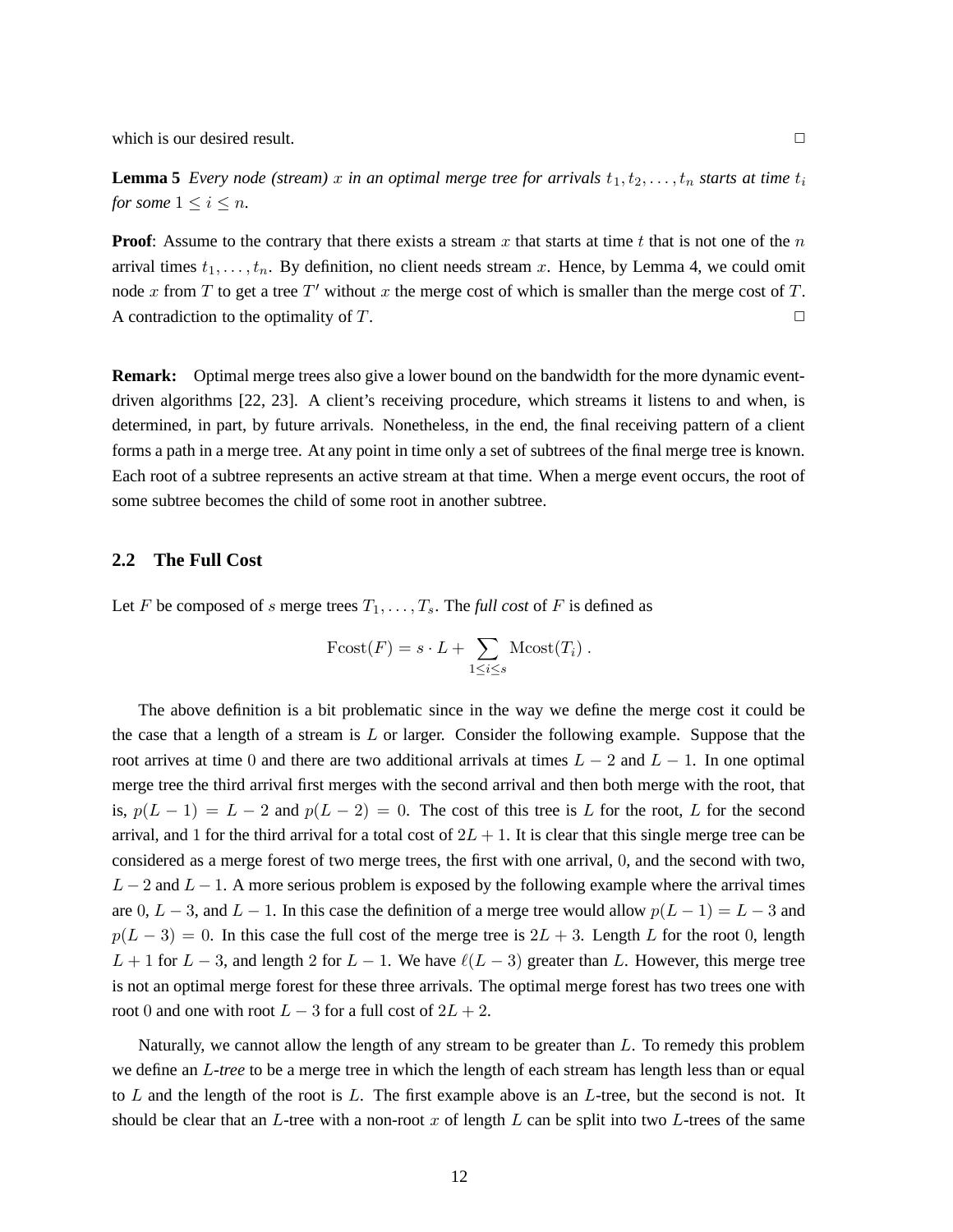cost by simply making x a new root. An L*-forest* is a merge forest that is composed of L-trees only. For an arrival sequence  $t_1, \ldots, t_n$  and stream length L define the *optimal full cost* for the sequence to be the minimum full cost of any L-forest for the sequence. An *optimal* L*-forest* is one that has optimal full cost.

Our strategy for searching for the optimal  $L$ -forest is to consider all possible merge forests as candidates for the optimal. The following lemma shows that this extended search always yields an L-forest as the optimal.

### **Lemma** 6 *Any merge forest*  $F$  *that minimizes*  $F\text{cost}(F)$  *is an L-forest.*

**Proof:** Define the following split operation on trees. Let T be a merge tree on the arrivals  $t_1, \ldots, t_n$ . Let  $x = t_i$  be a node in the tree. Then the x-split of T creates two trees: T' and T''. T' is rooted at  $t_1$  and contains the arrivals  $t_1, \ldots, t_{i-1}$  with the same parent-child relation as in T. T'' is rooted at x and contains the arrivals  $t_i, \ldots, t_n$ . The parent relation in  $T''$  is defined as follows. Let  $y = t_j$  for  $i < j \le n$  and let  $w = p(y)$  be the parent of y in T. If  $w > x$  then  $w = p(y)$  in T'' as well. Otherwise,  $x = p(y)$  in  $T''$ .

Let T be a non-L-tree and let  $x \in T$  be a node whose length is  $\ell(x) > L$ . We claim that,

$$
Fcost(T') + Fcost(T'') < Fcost(T). \tag{8}
$$

We prove this claim by showing that the length of each node, other than x, in  $T'$  or  $T''$  is no more than its length in T. Since the length of x is greater than L in T and equal to L in  $T''$ , we are done. There are two cases to consider: (i) The length of all the nodes that have the same parent in  $T'$  or  $T''$  as they had in T remains the same. (ii) By Lemma 1, the length of all nodes y such that  $w = p(y)$  in T but  $x = p(y)$  in  $T''$  is reduced since  $w < x$ .

To prove the lemma, let F be a merge forest that minimizes  $F\text{cost}(F)$ . If F is not an L-forest, then there is some merge tree  $T$  in  $F$  which is not an  $L$ -tree. Apply the above split procedure to this tree to obtain a new merge forest with less cost than F. Thus, F must be an L-forest.  $\square$ 

# **3 The optimal algorithm**

In this section we give efficient algorithms for finding a merge tree that minimizes the merge cost and for finding a merge forest that minimizes the full cost. For the merge cost case we assume that the root has length infinity and that all the arrivals can merge to it. In the full cost case we assume that the length of a full stream is  $L$ . We then search for the best assignment of roots among the  $n$  arrivals. Although some of the assignments may lead to non-L-trees (trees in which some of the nodes have length greater than  $L$ ), by Lemma 6 we know that an optimal merge forest is an  $L$ -forest.

For the merge cost we present an efficient  $O(n^2)$  time algorithm improving the known  $O(n^3)$  time algorithm (see [2, 23]). The latter algorithm is based on a straightforward dynamic programming implementation. Our algorithm implements the dynamic programming utilizing the monotonicity property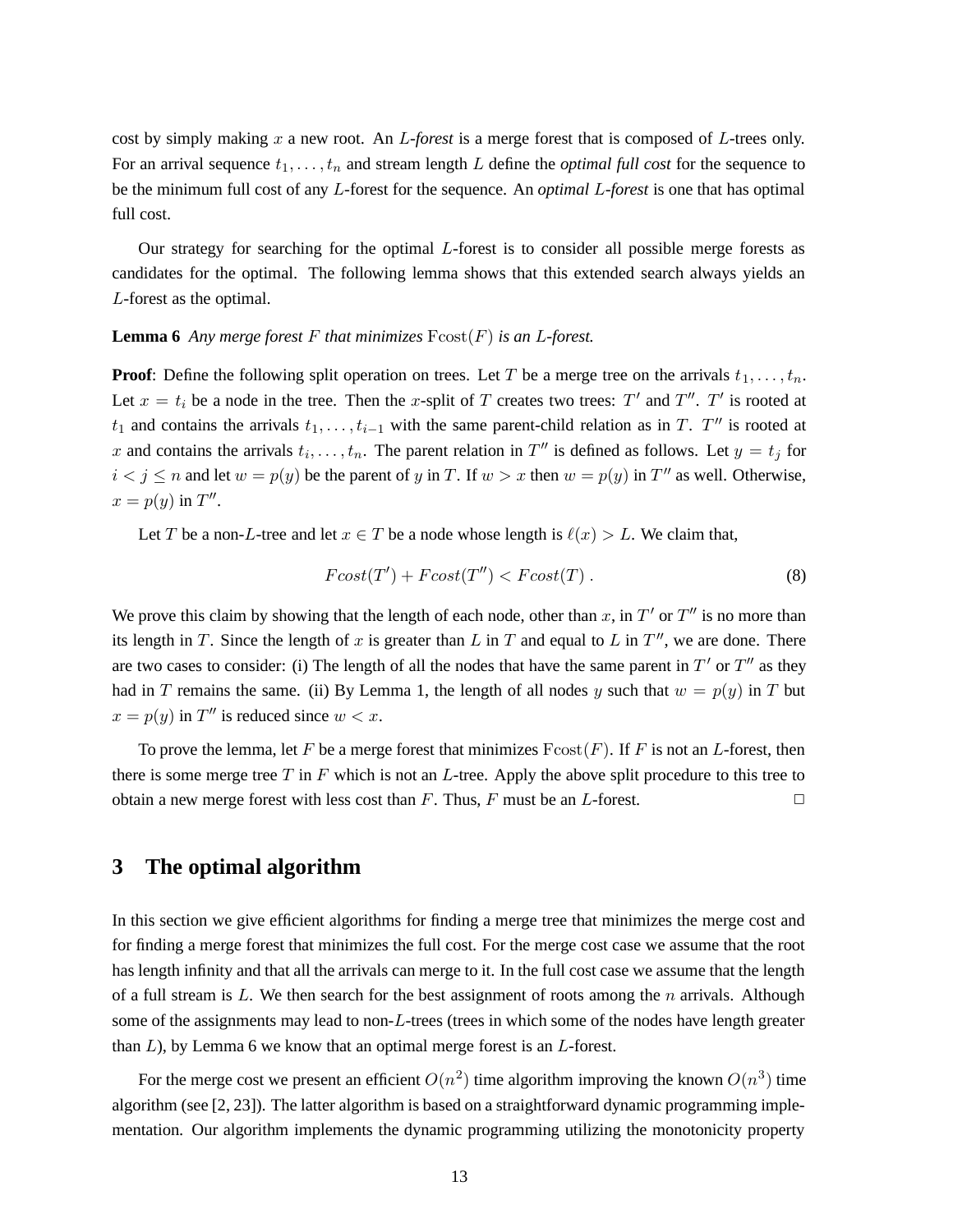of the recursive definition for the merge cost. For the full cost we use the optimal solution of the merge cost as a subroutine. We describe an  $O(nm)$  time algorithm where m is the average number of arrivals in an interval of length  $L - 1$  that begins with an arrival.

# **3.1 Optimal Merge Cost**

Let  $t_1, t_2, \ldots, t_n$  be a sequence of arrivals. Define  $M(i, j)$  to be the optimal merge cost for the input sequence  $t_i, \ldots, t_j$ . In a dynamic programming fashion we show how to compute  $M(i, j)$ . The optimal cost for the entire sequence is  $M(1, n)$ . By Lemma 3 we can recursively define

$$
M(i,j) = \min_{i < k \le j} \{ M(i, k-1) + M(k, j) + (2t_j - t_k - t_i) \} \tag{9}
$$

with the initialization  $M(i, i) = 0$ . Using the notations of Lemma 3,  $t_i$  is the root  $r$ ,  $t_j$  is the last arrival z, and we are looking for the optimal last arrival  $t_k$ , which is x, that merges to the root. This recursive formulation naturally leads to an  $O(n^3)$  time algorithm using dynamic programming. The following theorem shows that this can be significantly improved.

**Theorem 7** An optimal merge tree can be computed in time  $O(n^2)$ .

**Proof**: To reduce the time to compute the optimal merge cost to  $O(n^2)$  we employ monotonicity, a classic technique pioneered by Knuth [39, 40]. Define  $r(i, i) = i$  and for  $i < j$ 

$$
r(i, j) = \max \{k : M(i, j) = M(i, k - 1) + M(k, j) + 2t_j - t_k - t_i\}.
$$

That is,  $r(i, j)$  is the last arrival that can merge to the root in some optimal merge tree for  $t_i, \ldots, t_j$ . *Monotonicity* is the property that for  $1 \leq i < n$  and  $1 < j \leq n$ 

$$
r(i, j - 1) \le r(i, j) \le r(i + 1, j).
$$
\n(10)

We should note that there is nothing special about using the max in the definition of  $r(i, j)$ , the min would yield the same inequality (10). Once monotonicity is demonstrated then the search for the  $k$  in Equation (9) can be reduced to  $r(i+1, j)-r(i, j-1)+1$  possibilities from j $-i$  possibilities. Hence, the sum of the lengths of all the search intervals is reduced to  $\sum_{1 \leq i < n} \sum_{i < j \leq n} (r(i+1,j)-r(i,j-1)+1) =$  $O(n^2)$  from  $\sum_{1 \leq i < j \leq n} (j - i) = O(n^3)$ . This yields an  $O(n^2)$  algorithm.

Fortunately, for our problem we can apply the very elegant method of quadrangle inequalities, pioneered by F. Yao [51] and extended by Borchers and Gupta [7], that leads to a proof of monotonicity. Define  $h(i, k, j) = 2t_j - t_k - t_i$  which is the third term in equation (9). Borchers and Gupta show that if h satisfies the following two properties then monotonicity holds. For  $i \leq j \leq t \leq k \leq l$  and  $i < s \leq l$ ,

1. If 
$$
t \leq s
$$
 then  $h(i, t, k) - h(j, t, k) + h(j, s, l) - h(i, s, l) \leq 0$  and  $h(j, s, l) - h(i, s, l) \leq 0$ .

2. If  $s \leq t$  then  $h(j, t, l) - h(j, t, k) + h(i, s, k) - h(i, s, l) \leq 0$  and  $h(i, s, k) - h(i, s, l) \leq 0$ .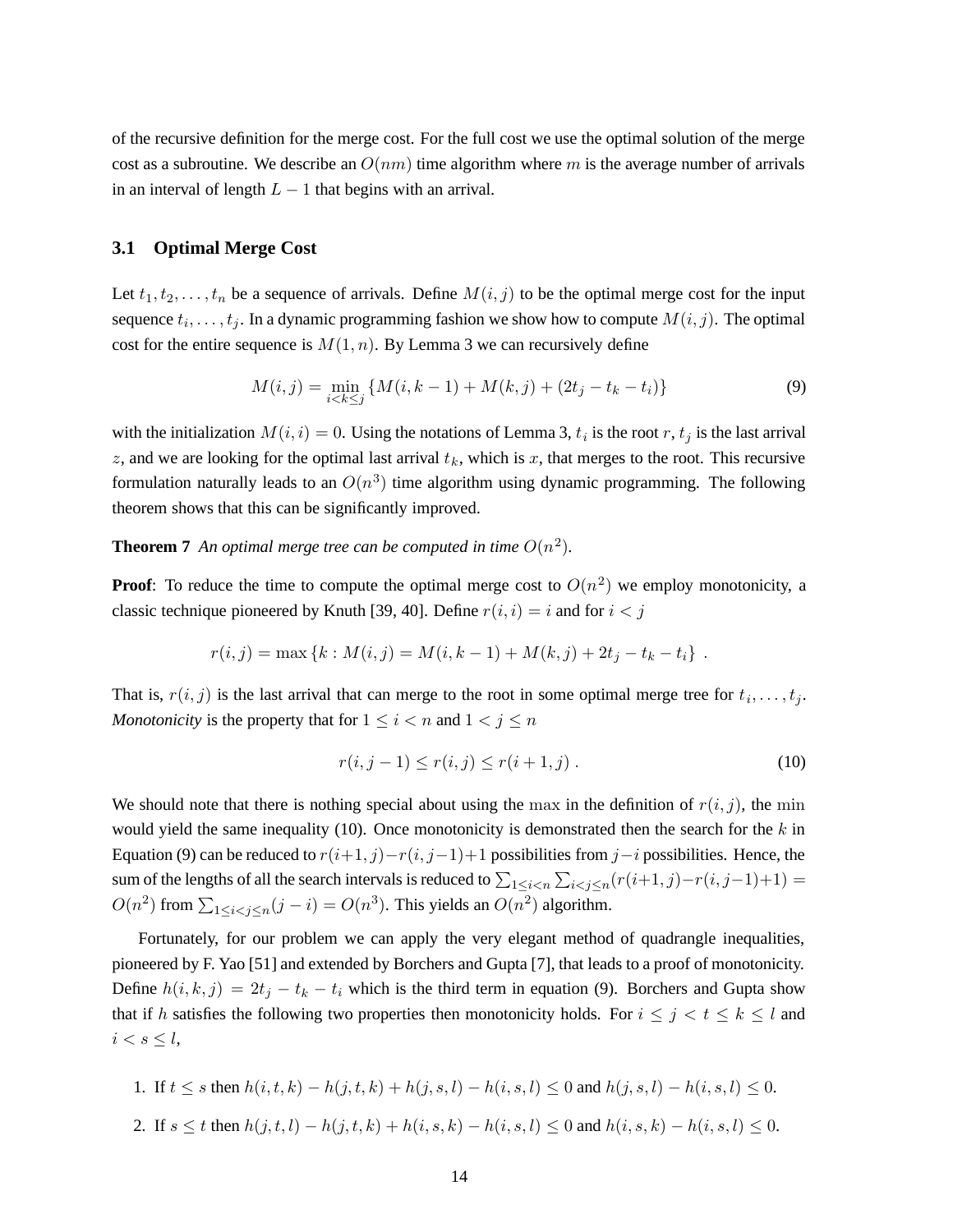In our case, both four term sums are identically zero, while  $h(j, s, l) - h(i, s, l) = t_i - t_j \leq 0$  and  $h(i, s, k) - h(i, s, l) = 2(t_k - t_l) \leq 0.$ 

As a byproduct of the computation of  $r(i, j)$  we can recursively compute the optimal merge tree using the recursive characterization of Lemma 3. We define a recursive procedure for computing an optimal merge tree for the input  $t_i, \ldots, t_j$  as follows. If  $i = j$  then return the tree with one node labeled  $t_i$ . Otherwise, recursively compute optimal merge trees T' for the input  $t_i, \ldots, t_{r(i,j)-1}$  and  $T''$  for  $t_{r(i,j)}, \ldots, t_j$ , then attach the root of  $T''$  as an additional last child of the root of  $T'$  and return the resulting tree. This procedure is then called for the input  $t_1, \ldots, t_n$  to get the final result. With an elementary data structure, and with  $r(i, j)$  already computed for  $1 \le i \le j \le n$ , the construction of the optimal merge tree can be done in linear time.  $\Box$ 

We conclude this subsection with an upper bound on the merge cost of an arrival sequence  $t_1, t_2, \ldots, t_n$ . Denote by  $N = t_n - t_i$  the span of the arrivals. We are looking for an upper bound that depends only on N and n and not on the sequence itself. In the following theorem we establish an  $O(N \log n)$  upper bound based on a full binary merge tree.

**Theorem 8** *The optimal merge cost is*  $O(N \log n)$ *.* 

**Proof:** Using the notation of this subsection, we prove that

$$
M(i,j) \le c(t_j - t_i) \log_2(j - i + 1)
$$

by induction on  $h = j - i$ , for some constant  $c \geq 4$ . For the rest of the proof we omit the base 2 from the log function. The theorem follows by choosing  $i = 1$  and  $j = n$ . The claim trivially holds for  $h = 0$ . For  $h = 1$  the claim holds for  $c = 1$  since  $M(i, i + 1) = t_{i+1} - t_i$ . Assume  $h \ge 2$  and that the claim holds for  $1, \ldots, h-1$ . We distinguish between the cases of an odd h and an even h. In both cases assume that  $j - i = h$  for some  $1 \le i < j \le n$ .

## **An odd** h**:**

$$
M(i,j) \leq M(i,(i+j-1)/2) + M((i+j+1)/2,j) + 2t_j - t_{(i+j+1)/2} - t_i
$$
  
\n
$$
\leq c(t_{(i+j-1)/2} - t_i) \log((h+1)/2) + c(t_j - t_{(i+j+1)/2}) \log((h+1)/2) + 2(t_j - t_i)
$$
  
\n
$$
\leq c(t_j - t_i) \log((h+1)/2) + 2(t_j - t_i)
$$
  
\n
$$
\leq c(t_j - t_i) \log(h+1) - (c-2)(t_j - t_i)
$$
  
\n
$$
\leq c(t_j - t_i) \log(h+1).
$$

The first inequality is based on Equation 9. The second inequality is by the induction hypothesis and by the fact that  $t_{(i+j+1)/2} > t_i$ . The third inequality is valid since  $t_j - t_i \ge (t_{(i+j-1)/2}) - (t_i + t_j - t_i)$  $t_{(i+j+1)/2}$ ). The fourth inequality is implied since  $\log((h+1)/2) = \log(h+1) - 1$ . Finally, the last inequality holds for  $c \geq 2$ .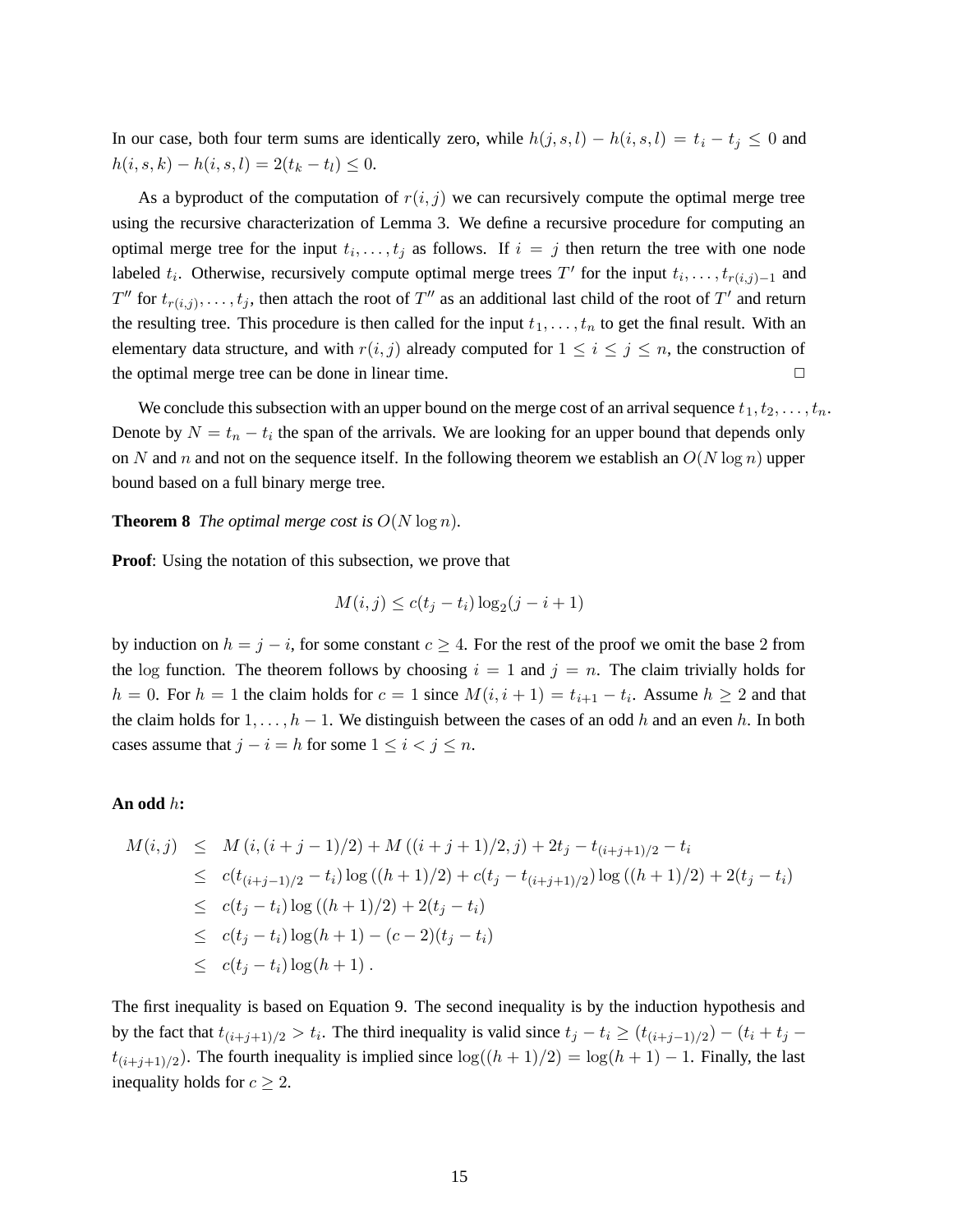#### **An even** h**:**

$$
M(i,j) \leq M(i, (i+j-2)/2) + M((i+j)/2, j) + 2t_j - t_{(i+j)/2} - t_i
$$
  
\n
$$
\leq c(t_{(i+j-2)/2} - t_i) \log (h/2) + c(t_j - t_{(i+j)/2}) \log ((h+2)/2) + 2(t_j - t_i)
$$
  
\n
$$
\leq c(t_j - t_i) \log ((h+2)/2) + 2(t_j - t_i)
$$
  
\n
$$
\leq c(t_j - t_i) \log (h+2) - (c-2)(t_j - t_i)
$$
  
\n
$$
\leq c(t_j - t_i) \log (h+1) + 0.5c(t_j - t_i) - (c-2)(t - j - t_i)
$$
  
\n
$$
\leq c(t_j - t_i) \log (h+1) - (0.5c - 2)(t - j - t_i)
$$
  
\n
$$
\leq c(t_j - t_i) \log (h+1).
$$

The first inequality is based on Equation 9. The second inequality is by the induction hypothesis and by the fact that  $t_{(i+j)/2} > t_i$ . The third inequality is valid since  $t_j-t_i \ge (t_{(i+j-1)/2}-t_i)+(t_j-t_{(i+j+1)/2})$ and  $\log((h+2)/2) \ge \log(h/2)$ . The fourth inequality is implied since  $\log((h+2)/2) = \log(h+2)-1$ . The fifth inequality is due to the fact that  $\log_2(h+2) \leq \log_2(h+1) + 0.5$  for  $h \geq 2$ . Rearranging terms implies the sixth inequality. Finally, the last inequality holds for  $c \geq 4$ .

## **3.2 Optimal Full Cost**

The optimal algorithm for full cost uses the optimal algorithm for merge cost as a subroutine. Let  $t_1, t_2, \ldots, t_n$  be a sequence of arrivals and let L be the length of a full stream. We know that a full stream must begin at  $t_1$ , then there are two possible cases in an optimal solution. Either all the remaining streams merge to this first stream or there is a next full stream  $t_k$  for some  $k \leq n$ . In the former case, the optimal full cost is simply  $L + M(1, n)$ . In the later case, the optimal full cost is  $L + M(1, k - 1)$ plus the optimal full cost of the remaining arrivals  $t_k, \ldots, t_n$ . In both cases, the last arrival to merge to the first stream must be within  $L - 1$  of the first stream. That is, in the former case  $t_n - t_1 \leq L - 1$ and in the latter case  $t_{k-1} - t_1 \leq L - 1$ .

For  $1 \leq i \leq n$ , define  $G(i)$  to be the optimal full cost for the last  $n - i + 1$  arrivals  $t_i, \ldots, t_n$ . By the analysis above, we can define  $G(n + 1) = 0$  and for  $1 \le i \le n$ 

$$
G(i) = L + \min \{ M(i, k - 1) + G(k) : i < k \le n + 1 \text{ and } t_{k-1} - t_i \le L - 1 \} . \tag{11}
$$

The order of computation is  $G(n + 1), G(n), \ldots, G(1)$ . The optimal full cost is  $G(1)$ . This analysis leads us to the following theorem.

**Theorem 9** An optimal L-forest can be computed in time  $O(nm)$  where m is the average number of *arrivals in an interval of length* L − 1 *that begins with an arrival.*

**Proof**: We begin by giving an algorithm for computing the optimal full cost, then show how it yields an algorithm to construct an optimal merge forest. By Lemma 6 this optimal merge forest is an L-forest. The optimal full cost algorithm proceeds in two phases. In the first phase we compute the optimal merge cost  $M(i, j)$  for all i and j such that  $0 \le t_j - t_i \le L - 1$ , so that these values can be used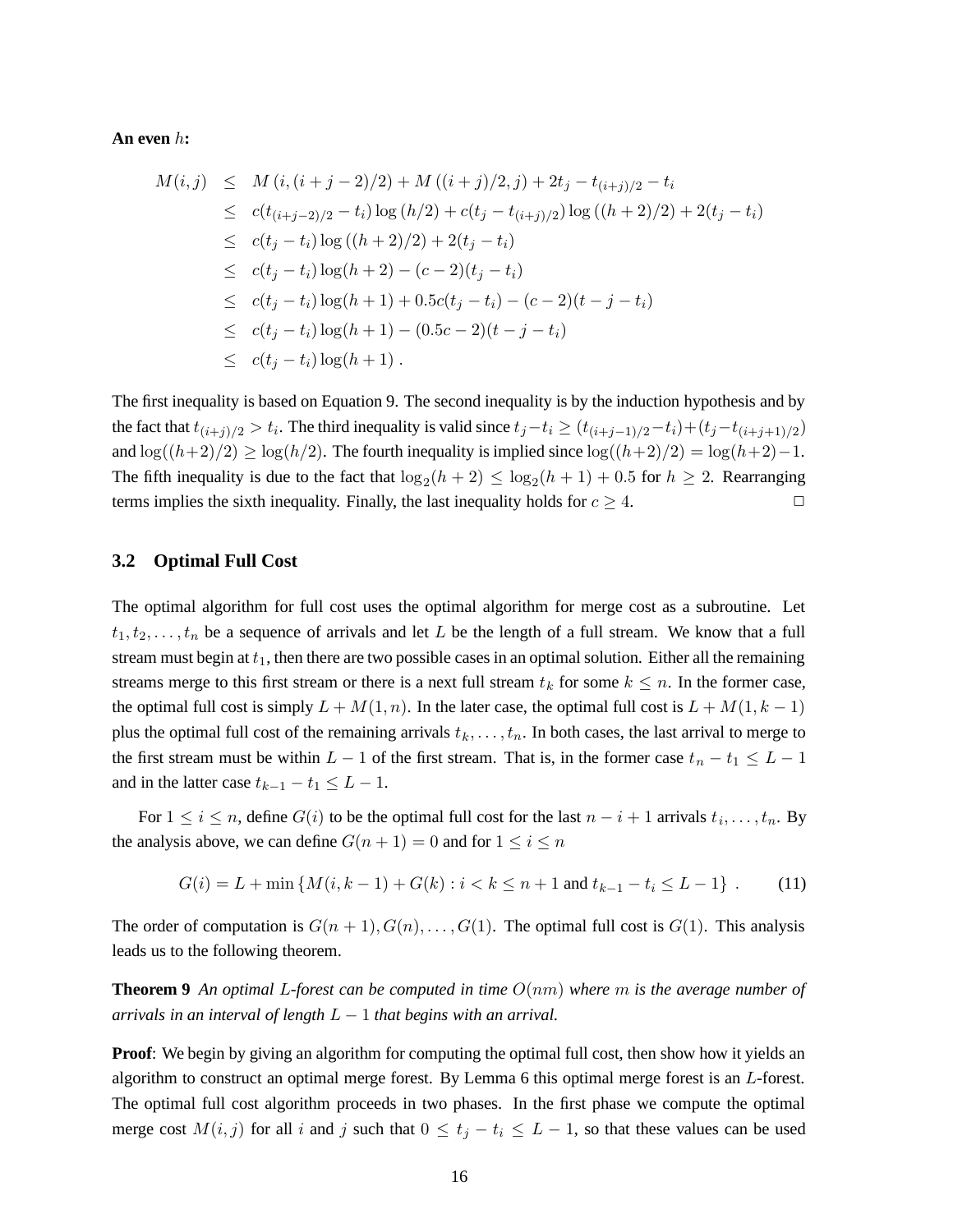to compute  $G(i)$ . In the second phase we compute  $G(i)$  from  $i = n$  down to 1 using equation (11). Define  $m_i$  to be the cardinality of the set  $\{j : 0 \le t_j - t_i \le L - 1\}$  and define m to be the average of the  $m_i$ 's, that is,  $m = \sum_{i=1}^n m_i/n$ . The quantity m can be thought of as the average number of arrivals in an interval of length  $L - 1$  that begins with an arrival.

We argue that each of the two phases can be computed in  $O(nm) = O\left(\sum_{i=1}^n m_i\right)$  time. This is mostly a data structure issue because the number of additions and subtractions in the two phases is bounded by a constant times  $\sum_{i=1}^n m_i$ . To facilitate the computations we define an array  $A[1..n]$  of arrays. The array A[i] is indexed from 0 to  $m<sub>i</sub> - 1$ . Ultimately, the array entry A[i][d] will contain  $M(i, i+d)$  for  $1 \leq i \leq n$  and  $0 \leq d < m_i$ . Initially,  $A[i][0] = 0$  and  $A[i][d] = \infty$  for  $1 \leq d < m_i$ . In phase one, a dynamic program based on Equation (9) can be used to compute the ultimate value of  $A[i][d] = M(i, i + d)$ . Here, a specific order is required for the computation of all the nm entries in the array  $A[1..n]$ . Using the monotonicity property, it can be done in time  $O(nm)$ . In phase two, we use the array A to access the value  $M(i, k - 1)$  when it is needed. Since the minimization in equation (11) ranges over at most  $m_i$  values then the time of phase two is bounded by a constant times  $\sum_{i=1}^n m_i$ . Hence both phases together run in time  $O(nm)$ .

We have already seen how to construct an optimal merge tree, so all that is left is to identify the full streams. This is done inductively using the values  $G(i)$  for  $1 \leq i \leq n$  that we have already computed. We know that  $t_1$  is a full stream. Suppose that we know the first  $j \geq 1$  full streams that are indexed  $f_1, f_2, \ldots, f_j$ . We want to determine if  $f_j$  is the last full stream, or that the next full stream is indexed  $f_{i+1}$ . Find the smallest k such that

$$
G(f_j) = L + M(f_j, k - 1) + G(k)
$$

where  $f_j < k \leq n+1$  and  $t_{k-1} - t_{f_j} \leq L-1$ . If  $k = n+1$  then  $f_j$  is the last full stream. If  $k < n + 1$  then the next full stream is indexed  $f_{j+1} = k$ . When we are done, suppose there are s full streams which start at the arrivals indexed  $f_1, f_2, \ldots, f_s$ . We then compute s merge trees where the *i*th merge tree is for inputs  $t_{f_i}, \ldots, t_{f_{i+1}-1}$  if  $i < s$  and for inputs  $t_{f_s}, \ldots, t_n$  if  $i = s$ . Given that  $G(i)$  for  $1 \le i \le n+1$  and  $M(i, j)$  and  $r(i, j)$  for  $t_j - t_i \le L-1$  are already computed, then the time to compute the sequence  $f_1, f_2, \ldots, f_s$  and to compute the merge trees rooted at these arrivals is  $O(\sum_{i=s}^{n} m_{f_i})$  which is  $O(n)$ .

We now compute an upper bound on the full cost of an arrival sequence  $t_1, t_2, \ldots, t_n$  where  $n \geq 2$ . This time we are looking for an upper bound that depends only on  $N = t_n - t_1$ , n, and L and not on the sequence itself. Define  $\rho = n/N$  to be the density of the n arrivals. We have  $0 < \rho \le 1$ . If  $\rho$  is near zero then there are very few arrivals over the span  $N$ , so we would expect that the optimal full cost be  $O(nL)$ . On the other hand, if  $\rho$  is large, we would expect a lot of merging to occur reducing the full cost considerably. This intuition is quantified in the following theorem.

**Theorem 10** The optimal full cost is  $O(nL)$  for any values of n and N. The optimal full cost is  $O(N \log(\rho L))$  *for*  $\rho \ge \alpha/L$  *for some positive constant*  $\alpha$ *.* 

**Proof**: The first statement of the theorem is true for any solution. Since in the worst case each arrival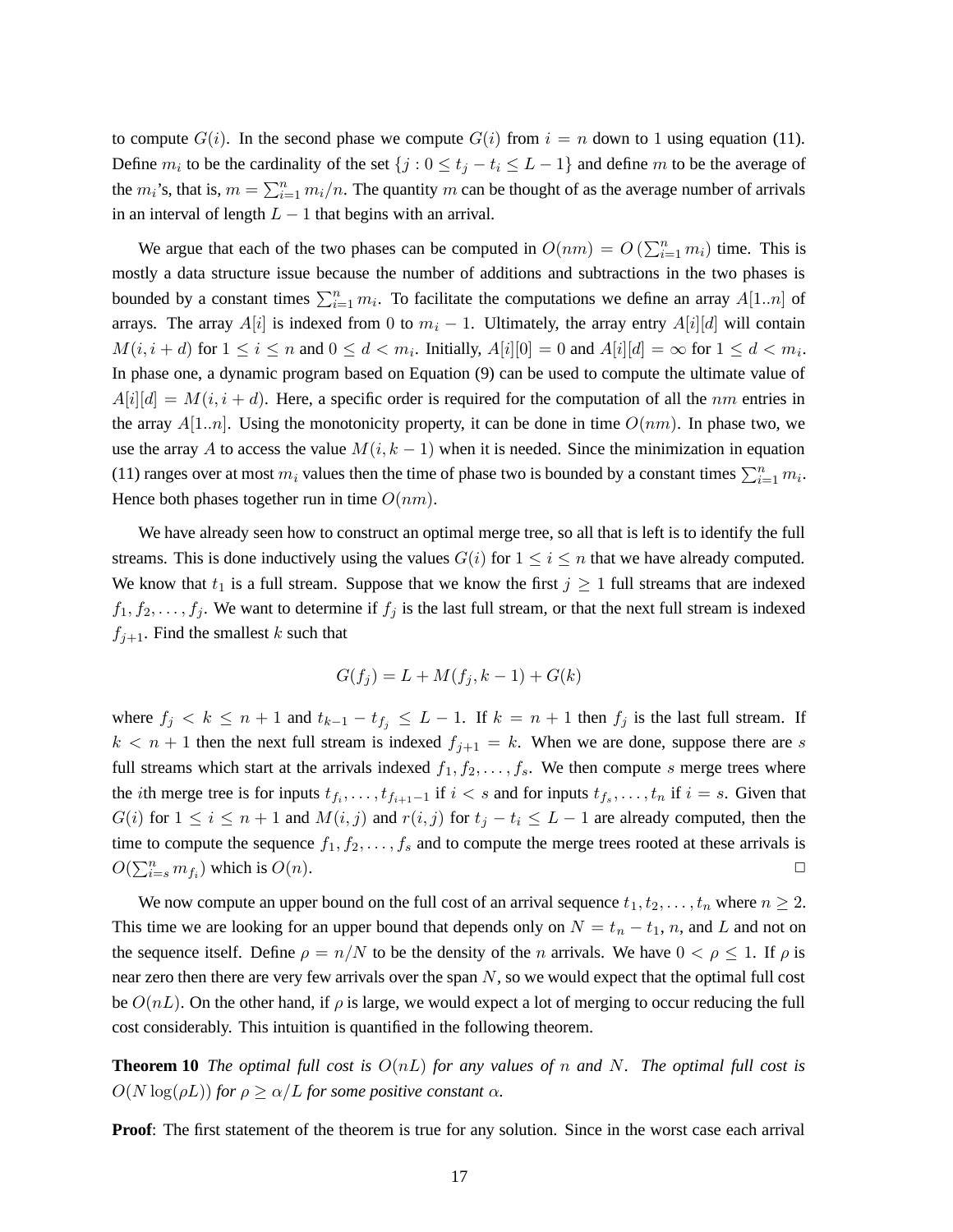gets a full stream for a total cost of  $nL$ . This is optimal if any two arrivals are more than L apart.

To prove the second statement of the theorem, assume that the optimal full cost is obtained by the L-forest F that contains s L-trees. Let the cardinalities of these trees be  $m_1, m_2, \ldots, m_s$  where  $m_i \geq 1$ for  $1 \leq i \leq s$  and  $\sum_{i=1}^{s} m_i = n$ . It follows that

$$
\text{Fcost}(F) = sL + \sum_{i=1}^{s} \text{Mcost}(m_i) .
$$

By Theorem 8 there is a constant  $c$  ( $c = 4 \log_2 e$  is sufficient) such that

$$
\text{Fcost}(F) \le sL + cL \sum_{i=1}^{s} \log_e m_i \,.
$$

The convexity of the function  $log_e$  implies that

$$
\text{Fcost}(F) \le sL + cL \sum_{i=1}^{s} \log_e(n/s) = sL + csL \log_e(n/s) = sL(c \log_e(n/s) + 1). \tag{12}
$$

The expression  $sL(c \log_e(n/s) + 1)$  as a function of s is concave and, by calculus, achieves a global maximum of  $ce^{-1+1/c}nL$  at  $s = e^{-1+1/c}n$ .

We now show a natural upper bound on s:

$$
s \le \frac{4N}{L} \,. \tag{13}
$$

To see this we argue that there cannot be three full streams in an interval of length  $L/2$ . In such a case, the last arrival of the second tree is less than  $L/2$  slots far from the root of the first tree. One could save cost by merging the root of the second tree to the root of the first tree. The worst case happens when every  $L/4 + 1$  slots there is a new stream.

We conclude the proof of the second statement by letting  $\alpha = 4e^{1-1/c}$  and assuming that  $\rho \ge \alpha/L$ . It follows that  $e^{-1+1/c}n \geq 4N/L$ . The concavity of the Fcost as a function of s implies that  $Fcost(F)$ is bounded above when  $s = 4N/L$  which is the maximum value for s by Equation (13). By plugging this value for  $s$  in Equation (12) we get,

$$
\begin{array}{rcl}\n\text{Fcost}(F) & \leq & \frac{4N}{L}L\left(c\log_e\frac{n}{4N/L} + 1\right) \\
& = & O(N\log(\rho L))\,.\n\end{array}
$$

 $\Box$ 

The statement of Theorem 10 seems to be different from the statement of Theorem 8. Here the performance depends on L as well. Nevertheless, when  $\rho$  is large, the term  $\rho L$ , which is close to the average number of arrivals in an interval of length  $L$ , is analogous to  $n$ .

We conclude this section by comparing analytically the performance of the traditional batching with the performance of the optimal full cost using the upper bound of Theorem 10.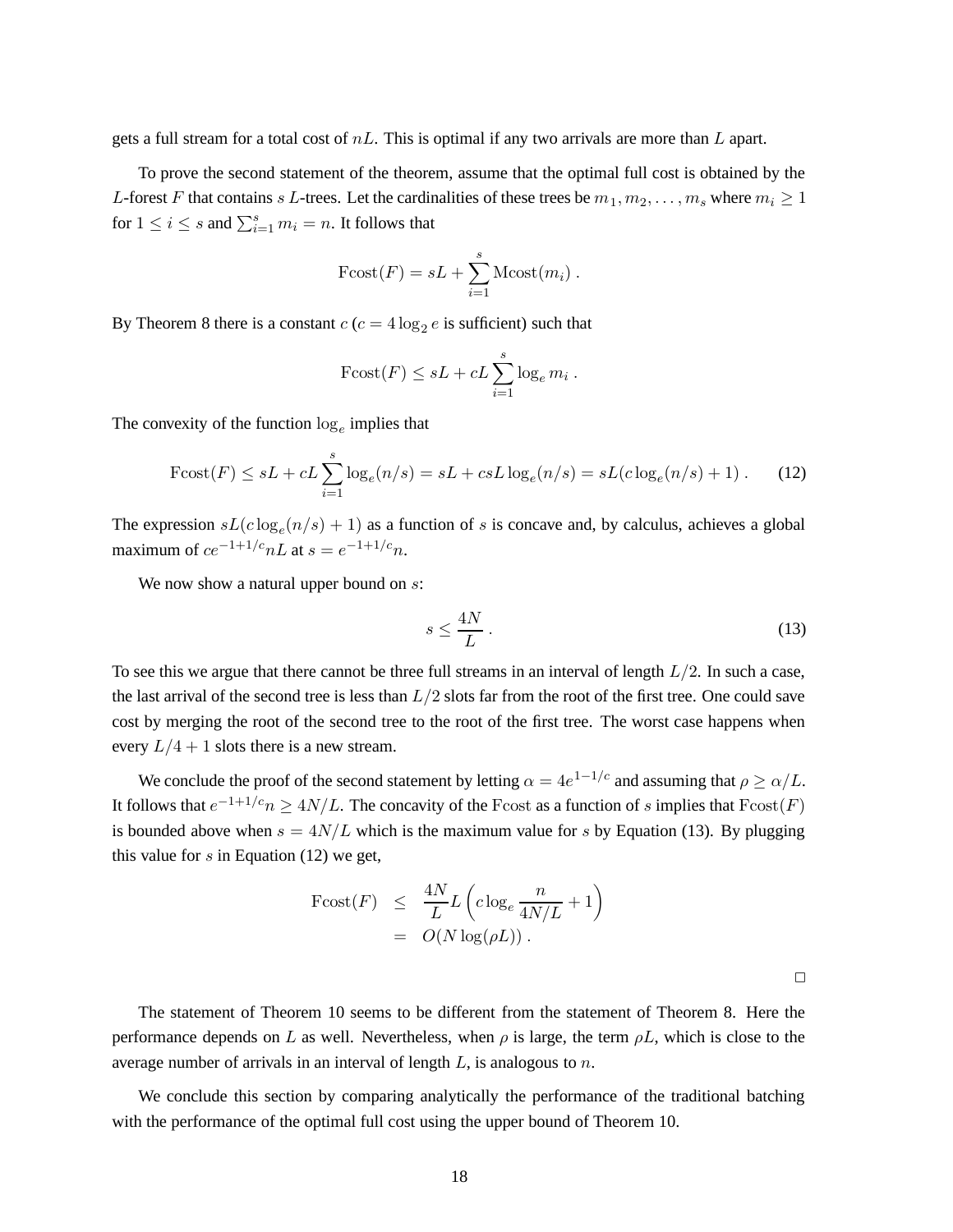**Theorem 11** *There is a positive constant*  $\alpha$  *such that* if  $\rho \geq \alpha/L$ , *then batching with stream merging*  $i\int$   $\Omega(\rho L/\log(\rho L))$  *better than batching alone.* 

**Proof**: Choose  $\alpha$  by Theorem 10. The cost of batching the n full streams is  $nL$ . Therefore, by Theorem 10, the ratio between the performance of batching alone and batching with stream merging is

$$
\Omega\left(\frac{nL}{N\log(\rho L)}\right) = \Omega\left(\frac{\rho L}{\log(\rho L)}\right) .
$$

 $\Box$ 

If  $\rho < \alpha/L$  then the gain is at most a constant factor in using batching with stream merging over batching alone.

# **4 Limited Buffer Size**

In this section we show how to adapt our solution to the case in which each client has a limited buffer size for storing later parts of streams. Let  $B$  be the maximum buffer size. Clients start viewing the stream immediately while being able to receive data from at most two streams. Therefore, if a client has b parts in its buffer it must have viewed the first b parts of the stream. Hence, clients never need a buffer of size more than  $\lfloor L/2 \rfloor$ . In this section, we assume that  $B < \lfloor L/2 \rfloor$  and we modify the algorithms accordingly.

Suppose that arrival x belongs to the merge tree T that is rooted at  $r < x$ . Assume further that T is an  $L$ -tree (the length of all non-root nodes in the tree is less than or equal to  $L$ ). Our goal is to calculate  $b(x)$  the buffer size required by clients that arrive at time x. These clients base their receiving procedure only on earlier arrivals, therefore in calculating  $b(x)$ , it is enough to consider the merge tree T without all the arrivals after x. Define  $T(x)$  to be this tree, in particular, x is the last arrival in  $T(x)$ .

**Lemma 12** *The buffer size required by clients arriving at* x *in the merge* L*-tree* T *rooted at* r *is:*

$$
b(x) = \min\{x - r, L - (x - r)\} .
$$

**Proof:** We distinguish between the following two cases.

*Case 1.* Assume  $0 < x - r \leq \lfloor L/2 \rfloor$ . Let y be the ancestor of x in  $T(x)$  (could be x itself) that is the child of the root r. It follows that x merges to r at time  $y + \ell(y)$  that is the end time of the stream that was initiated at y. Now,  $\ell(y) = (x - y) + (x - r)$  by Equation (3) which implies that x merges to r at time  $2x - r$ . At this time x spent  $(2x - r) - x = x - r$  slots receiving data from two streams and from this time on x receives data from only one stream. Hence,  $b(x) = x - r$ .

*Case* 2. Assume  $|L/2| < x - r \leq L - 1$ . By the assumption T is an L-tree and hence the length of all the ancestors of x is strictly less than L. It follows that x receives the Lth part of the stream from the root and stops buffering after time  $r + L$  which is the end time of the stream initiated at the root. This implies that x buffers exactly  $L + r - x$  parts of the stream.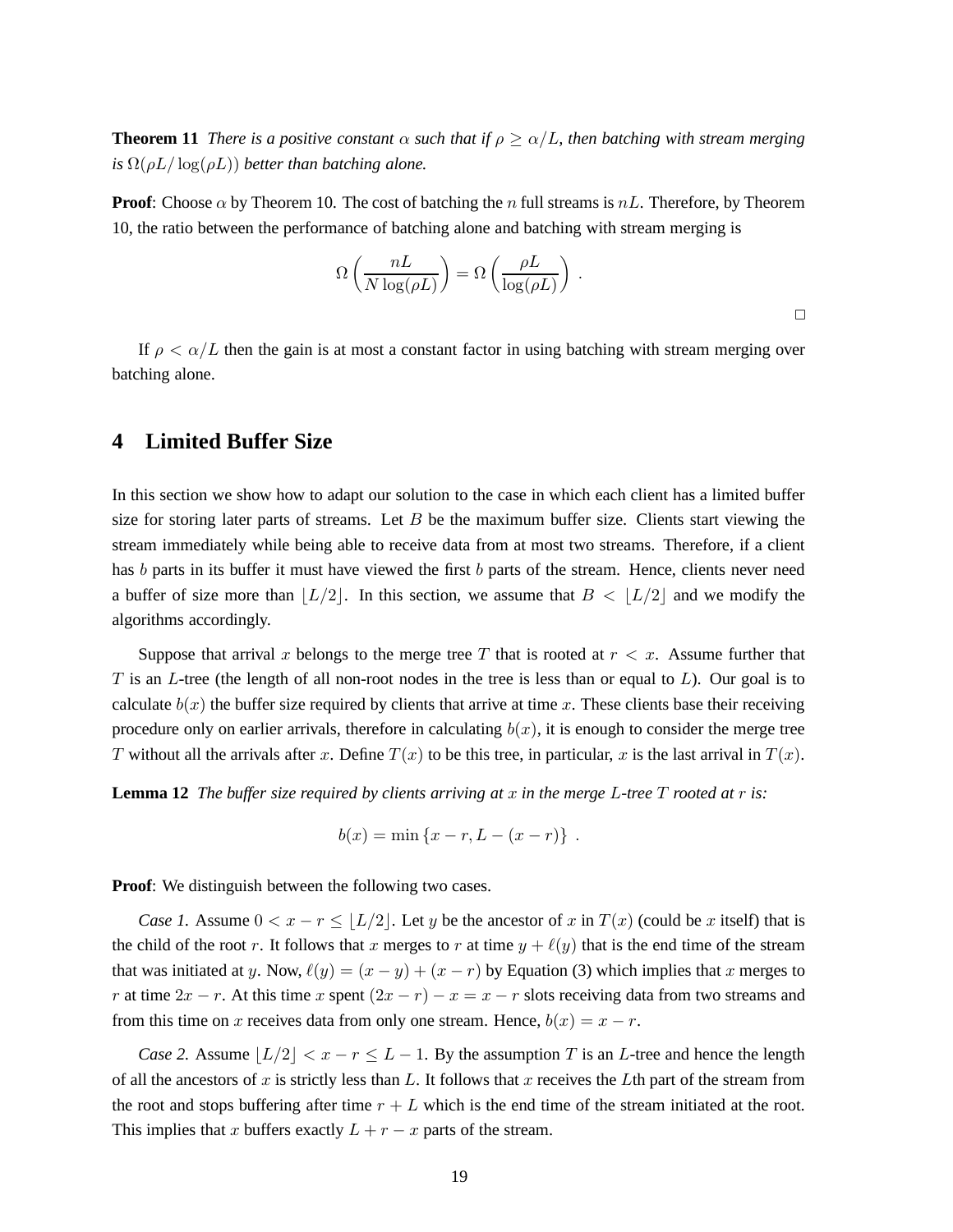The lemma follows since if  $x - r \leq \lfloor L/2 \rfloor$  then  $x - r < L - (x - r)$  and if  $\lfloor L/2 \rfloor < x \leq L - 1$ then  $L - (x - r) < x - r$ .

We are now ready to describe the optimal algorithm for the full cost assuming  $B < |L/2|$ . Let  $t_1, t_2, \ldots, t_n$  be the sequence of arrivals. The only change is in the definition of  $G(i)$  in Equation (11). In this equation the search for the minimum value was for  $i < k \le n + 1$  such that  $t_{k-1} - t_i \le L - 1$ . In what follows we modify this condition.

**Lemma** 13 For  $1 \leq i \leq i' \leq n$ , let  $t_{i'}$  be the last arrival that can merge to  $t_i$  assuming  $t_i$  is a *root.* Then either (i)  $t_{i'} - t_i \leq B$ , or (ii)  $L - (t_{i'} - t_i) \leq B$  and there are no arrivals  $t_j$  such that  $t_i + B < t_j < t_i + L - B$ .

**Proof**: Assume first that there exists an arrival  $t_j$  such that  $t_i + B < t_j < t_i + L - B$ . By lemma 12 it follows that if  $t_j$  belongs to a tree rooted at  $t_i$  then its buffer size must be greater than B. This means that  $t_j$  must belong to a tree rooted at a later arrival than  $t_i$ . Thus, in this case  $t_{i'}-t_i \leq B$ . Assume now that there are no arrivals  $t_i$  such that  $t_i + B < t_j < t_i + L - B$ . The same lemma implies that arrivals in the range  $[t_i + L - B, t_i + L - 1]$  need buffer size less or equal to B if they merge to a tree rooted at t<sub>i</sub>. Hence, if there exists an arrival t<sub>j</sub> such that  $t_i + L - B \le t_j \le t_i + L - 1$  then  $L - (t_{i'} - t_i) \le B$ . Otherwise,  $t_{i'} - t_i \leq B$  since arrivals after  $t_i + L - 1$  cannot merge to a tree rooted at  $t_i$  $\Box$ 

Let  $t_{i'}$  be the last arrival that can belong to a merge L-tree rooted at  $t_i$  as implied by Lemma 13. Define  $G_B(i)$  to be the optimal full cost for the last  $n - i + 1$  arrivals  $t_i, \ldots, t_n$ . We can define  $G_B(n+1) = 0$  and for  $1 \le i \le n$ 

$$
G_B(i) = L + \min \{ M(i, k - 1) + G_B(k) : i < k \le n + 1 \text{ and } t_{k-1} \le t_{i'} \} . \tag{14}
$$

The order of computation is  $G_B(n + 1), G_B(n), \ldots, G_B(1)$ . The optimal full cost is  $G(1)$ . The following theorem is a modification of Theorem 9.

**Theorem 14** An optimal merge forest can be computed in time  $O(nm)$  where m is the average number *of arrivals in an interval of length* B *that begins or ends with an arrival.*

**Proof:** The proof is almost identical to the proof of Theorem 9. The only change is the definition of m. The  $O(nm)$  is true since by Lemma 13 the search for the minimum in computing  $G_B(i)$  is conducted in at most in two intervals each of size  $B$ .

# **5 The Receive-All Model**

In this section we consider the receive-all model. In this model a client is capable of receiving data from all the existing streams. Surprisingly, the gain is very little compared to the receive-two model. Experimentally these two models are compared with the traditional batching (receive-one) in Figure 6. We added batching in the receive-all model to the plot of Figure 3. The figure speaks for itself. The rest of the section is devoted to demonstrate analytical comparisons of the full cost. In particular, we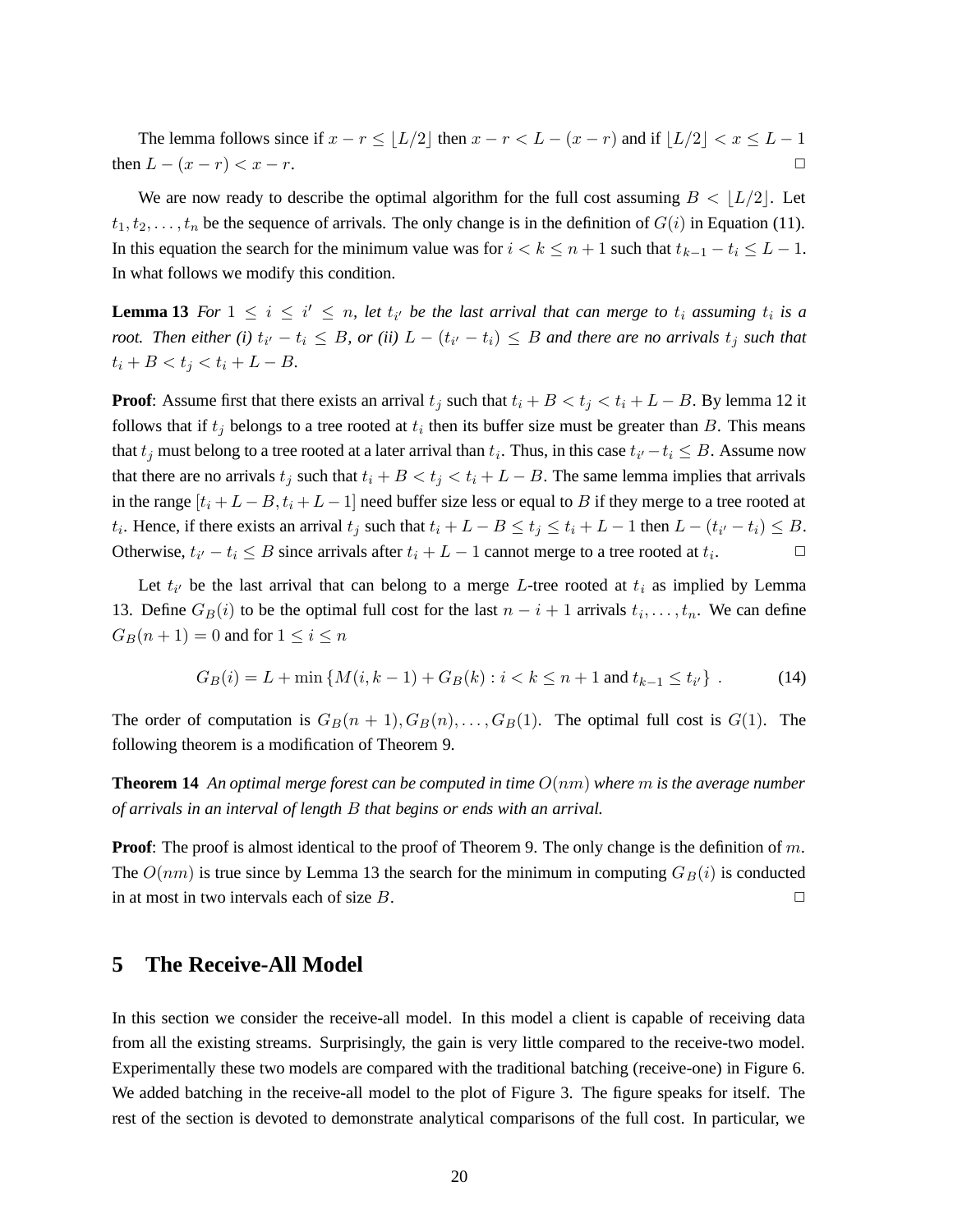

Figure 6: Comparison of bandwidth required for batching, batching in the receive-two model, and batching in the receive-all model. The figure plots the bandwidth requirement vs. delay for a 2 hour movie, with Poisson arrivals averaging every 10 seconds.

show a gain of at most 2. Recall that the gain from the traditional batching to the receive-two model is  $\Omega(\rho L/\log(\rho L))$  (for  $\rho \ge \alpha/L$  for some  $\alpha$ ).

We omit some of the details in the proofs of our claims in this section since the proofs are very similar to those in the receive-two model. We first prove some preliminary results as we did in the receive-two model.

In the receive-all model we define merge trees in exactly the same way as the receive-two model. Without going into detail, if  $x_0, x_1, \ldots, x_k$  is the path from the root  $x_0$  to node  $x_k$  that is the arrival time of a specific client, then the client  $x_k$  can receive data from all the streams  $x_0, \ldots, x_k$ . As in the receive-two model each stream starts at the beginning and runs continuously until it terminates, perhaps early.

Given a merge tree T and a node x, define  $\ell_{\omega}(x)$  to be the minimum length needed to guarantee that all the clients can receive the stream using the receive-all stream merging rules.

**Lemma 15** *Let*  $x \neq r(T)$  *be a non-root node in a tree T. Then* 

$$
\ell_{\omega}(x) = z(x) - p(x) \,. \tag{15}
$$

*In particular, if* x *is a leaf then*  $\ell(x) = x - p(x)$  *since*  $z(x) = x$ *.* 

**Proof**: Let a path from the root r to a leaf y be  $r = x_0, x_1, \ldots, x_k = y$ . At time  $x_k$  the clients arriving at y receive the following parts of the stream: part 1 from  $x_k$ , part  $1 + (x_k - x_{k-1})$  from  $x_{k-1}$ , part  $1 + (x_k - x_{k-2})$  from  $x_{k-2}$ , and in general part  $1 + (x_k - x_i)$  from  $x_i$ . In particular they receive part  $1+(x_k-x_0)$  from the root. This means that the stream at  $x_k$  must last for at least  $x_k-x_{k-1}$  slots in order for the clients arriving at y to receive parts  $[1,(x_k - x_{k-1})]$ . Since the only stream that can provide parts  $[1 + (x_k - x_{k-1}), (x_k - x_{k-2})]$  to these clients is the one at  $x_{k-1}$ , this stream must last for at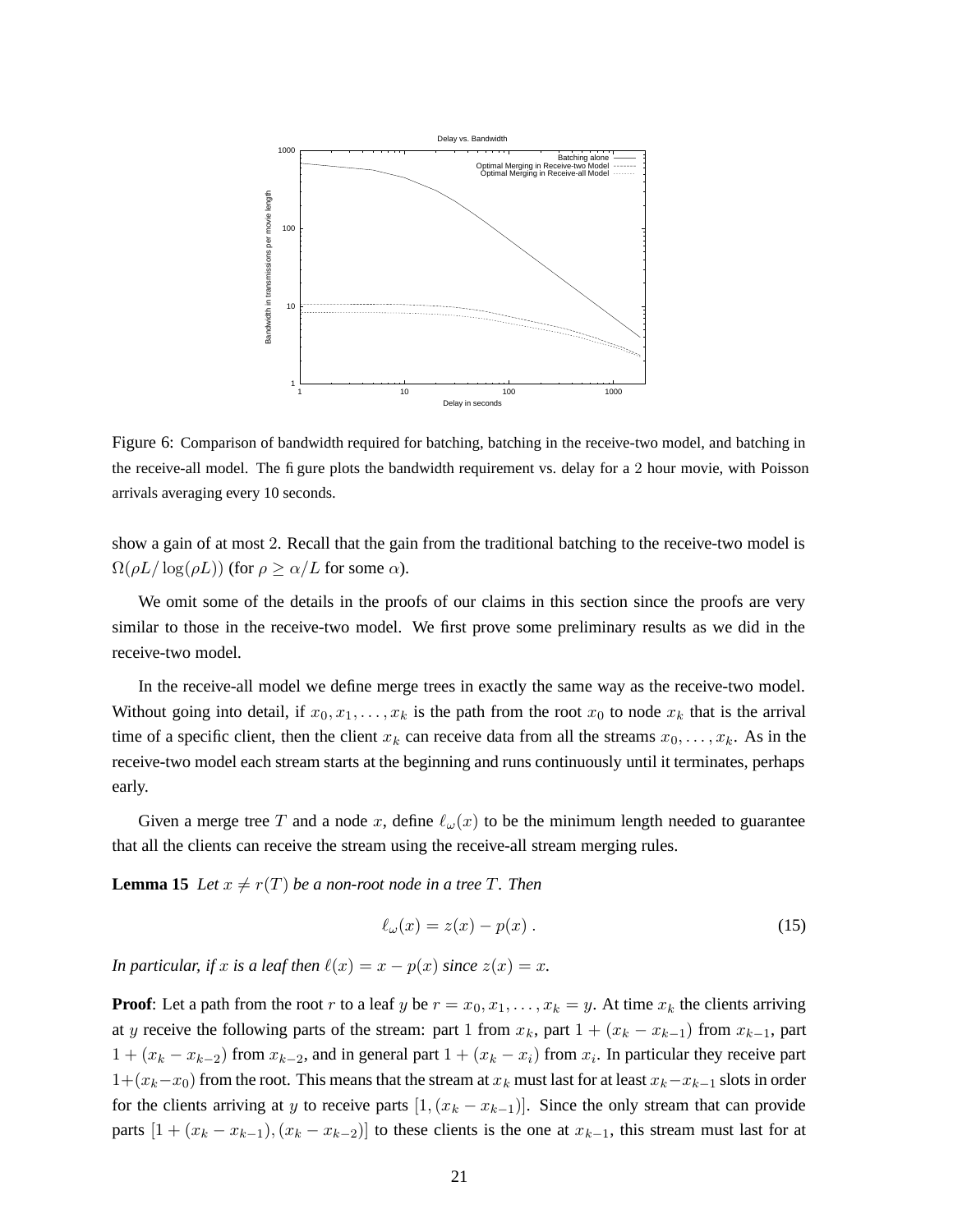least  $x_k - x_{k-2}$  slots. In general, since the stream at  $x_i$  provides parts  $[1 + (x_k - x_i), (x_k - x_{i-1})]$  to these clients, this stream must last for at least  $x_k - x_i$  slots.

Now let x be a node in the tree, let  $p(x)$  be its parent, and let  $z(x)$  be the node representing the last arrival in the sub-tree rooted at  $x$ . The above arguments imply that the stream at  $x$  provides parts  $[1 + (z(x) - x), (z(x) - p(x))]$  to the clients arriving at  $z(x)$ . Since a stream is always a prefix of the full transmission, the length of the stream at x must be at least  $z(x) - p(x)$ . The proof is completed, since by the definition of  $z(x)$ , no other clients require later parts from the stream at x.

Define  $Mcost_\omega(T)$  to be the sum of  $\ell_\omega(x)$  for all x in T except the root. For a merge forest F consisting of merge trees  $T_1, \ldots, T_s$ , define  $Fcost_\omega(F) = s \cdot L + \sum_{i=1}^s \text{Mcost}_\omega(T_i)$  where L is the length of a full stream. Again we have an elegant recursive formula for the merge cost.

**Lemma 16** Let T be a merge tree with root r and last stream  $z$  and let x be the last stream to merge *to the root of* T*.*

$$
\text{Mcost}_{\omega}(T) = \text{Mcost}_{\omega}(T') + \text{Mcost}_{\omega}(T'') + (z - r) \tag{16}
$$

where  $T'$  is the subtree of all arrivals before last stream to merge to the root of  $T$  and  $T''$  is the subtree *rooted at the last stream to merge to the root.*

**Proof:** The length of any node in  $T'$  and  $T''$  is the same as its length in T. Since the root of  $T'$  is the root of T, it follows that x is the only node in  $Mcost(T)$  whose length is not included in  $Mcost(T')$  or  $Mcost(T'')$ . The lemma follows, since by Lemma 15 the length of x is  $z(x) - p(x) = z - r$ .  $\Box$ 

We are now ready to compute the merge cost and then the full cost. Let  $t_1, t_2, \ldots, t_n$  be a sequence of arrivals. Define  $M_{\omega}(i, j)$  to be the minimum cost of a merge tree in the receive-all model for the input sequence  $t_i, \ldots, t_j$ . Similar to the way we computed  $M(i, j)$  we can compute  $M_{\omega}(i, j)$  using the recursive formulation based on Equation (16).

$$
M_{\omega}(i,j) = \min_{i < k \le j} \{ M_{\omega}(i,k-1) + M_{\omega}(k,j) \} + (t_j - t_i) \tag{17}
$$

with the initialization  $M_{\omega}(i, i) = 0$  for  $1 \leq i \leq n$ . The optimal cost for the entire sequence is  $M_{\omega}(1, n)$ . Because  $t_k$  does not appear as a parameter in Equation (17), we can use the simpler approach of F. Yao [51] to show monotonicity. As a result we have an  $O(n^2)$  time algorithm for computing an optimal merge tree in the receive-all model.

Equations (9) and (17) allow us to give bounds on the gain in optimal merge cost that can be achieved by moving to the receive-all model.

**Theorem 17** *For any arrival sequence*  $t_1, \ldots, t_n$  *and*  $1 \le i \le j \le n$ 

$$
M_{\omega}(i,j) \leq M(i,j) \leq 2M_{\omega}(i,j).
$$

**Proof**: The proof is by induction on  $j - i$ . If  $j - i = 0$  then  $M(i, j) = M_{\omega}(i, j) = 0$ . If  $j - i > 0$  then let  $k$  and  $h$  be such that

$$
M(i,j) = M(i,k-1) + M(k,j) + 2t_j - t_k - t_i \tag{18}
$$

$$
M_{\omega}(i,j) = M_{\omega}(i,h-1) + M_{\omega}(h,j) + t_j - t_i.
$$
 (19)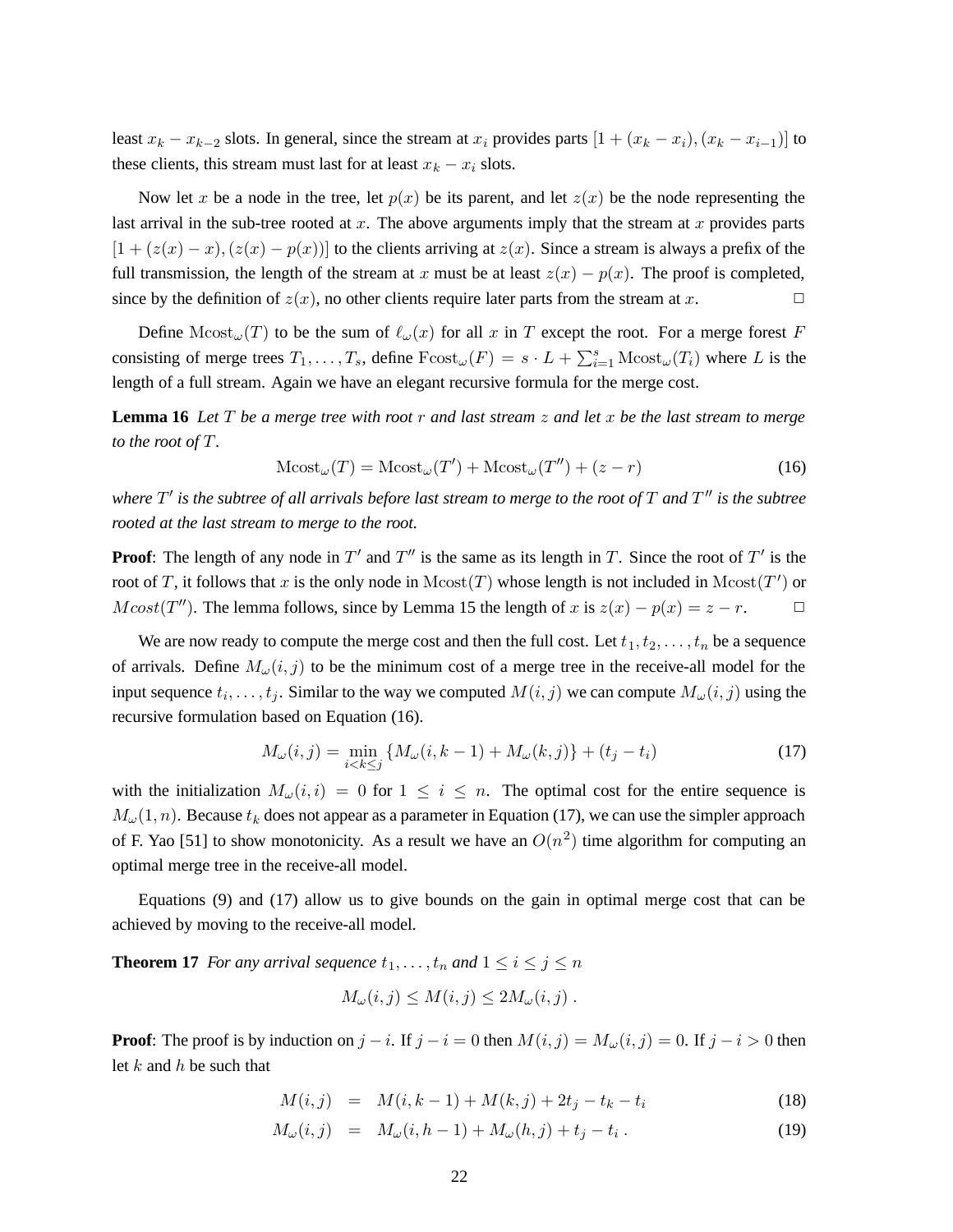The following proves the lower bound claim of the theorem.

$$
M_{\omega}(i,j) \leq M_{\omega}(i,k-1) + M_{\omega}(k,j) + t_j - t_i
$$
  
\n
$$
\leq M(i,k-1) + M(k,j) + t_j - t_i
$$
  
\n
$$
\leq M(i,k-1) + M(k,j) + 2t_j - t_k - t_i
$$
  
\n
$$
\leq M(i,j).
$$

The first inequality follows since  $M_{\omega}(i, j)$  is a minimization. By the induction hypothesis, we get the second inequality. The third inequality is implied since  $t_j \geq t_k$ . Finally, Equation (18) yields the last inequality.

The following proves the upper bound claim of the theorem.

$$
M(i,j) \leq M(i, h-1) + M(h, j) + 2t_j - t_h - t_i
$$
  
\n
$$
\leq 2M_{\omega}(i, h-1) + 2M_{\omega}(h, j) + 2t_j - t_h - t_i
$$
  
\n
$$
\leq 2M_{\omega}(i, h-1) + 2M_{\omega}(h, j) + 2(t_j - t_i)
$$
  
\n
$$
\leq 2M_{\omega}(i, j).
$$

The first inequality follows since  $M(i, j)$  is a minimization. By the induction hypothesis, we get the second inequality. The third inequality is implied since  $t_h \geq t_i$ . Finally, Equation (19) yields the last  $\Box$  inequality.  $\Box$ 

In the same way as we did for the receive-two model, define  $G_{\omega}(i)$  to be the optimal full cost in the receive-all model for the sequence  $t_i, \ldots t_n$ , the last  $n - i + 1$  arrivals. We have  $G(n + 1) = 0$  and for  $1 \leq i \leq n$ 

$$
G_{\omega}(i) = L + \min \left\{ M_{\omega}(i, k - 1) + G_{\omega}(k) : i < k \le n + 1 \text{ and } t_{k - 1} - t_i \le L - 1 \right\}.
$$
 (20)

The order of computation is  $G_{\omega}(n+1), G_{\omega}(n), \ldots, G_{\omega}(1)$ . The optimal full cost is  $G_{\omega}(1)$ . Using exactly the same technique as we did for the receive-two model, we achieve an  $O(nm)$  algorithm for computing an optimal merge forest in the receive-all model, where  $m$  is the average number of arrivals in a interval of length  $L - 1$  that begins with an arrival.

We now apply Theorem 17 to show the same factor of two bound on the optimal full cost.

**Theorem 18** *For any arrival sequence*  $t_1, \ldots, t_n$  *and*  $1 \leq i \leq n+1$ *,* 

$$
G_{\omega}(i) \le G(i) \le 2G_{\omega}(i) .
$$

**Proof**: The proof is by a reverse induction from  $n+1$  to 1. For  $n+1$  we have  $G_{\omega}(n+1) = G(n+1) = 0$ . If  $i < n + 1$  then we proceed in a way similar to the proof of theorem 17, by letting  $k > i$  and  $h > i$ be such that  $t_{k-1} - t_i \leq L - 1$ ,  $t_{h-1} - t_i \leq L - 1$ , and

$$
G(i) = L + M(i, k - 1) + G(k)
$$
\n(21)

$$
G_{\omega}(i) = L + M_{\omega}(i, h - 1) + G_{\omega}(h) . \tag{22}
$$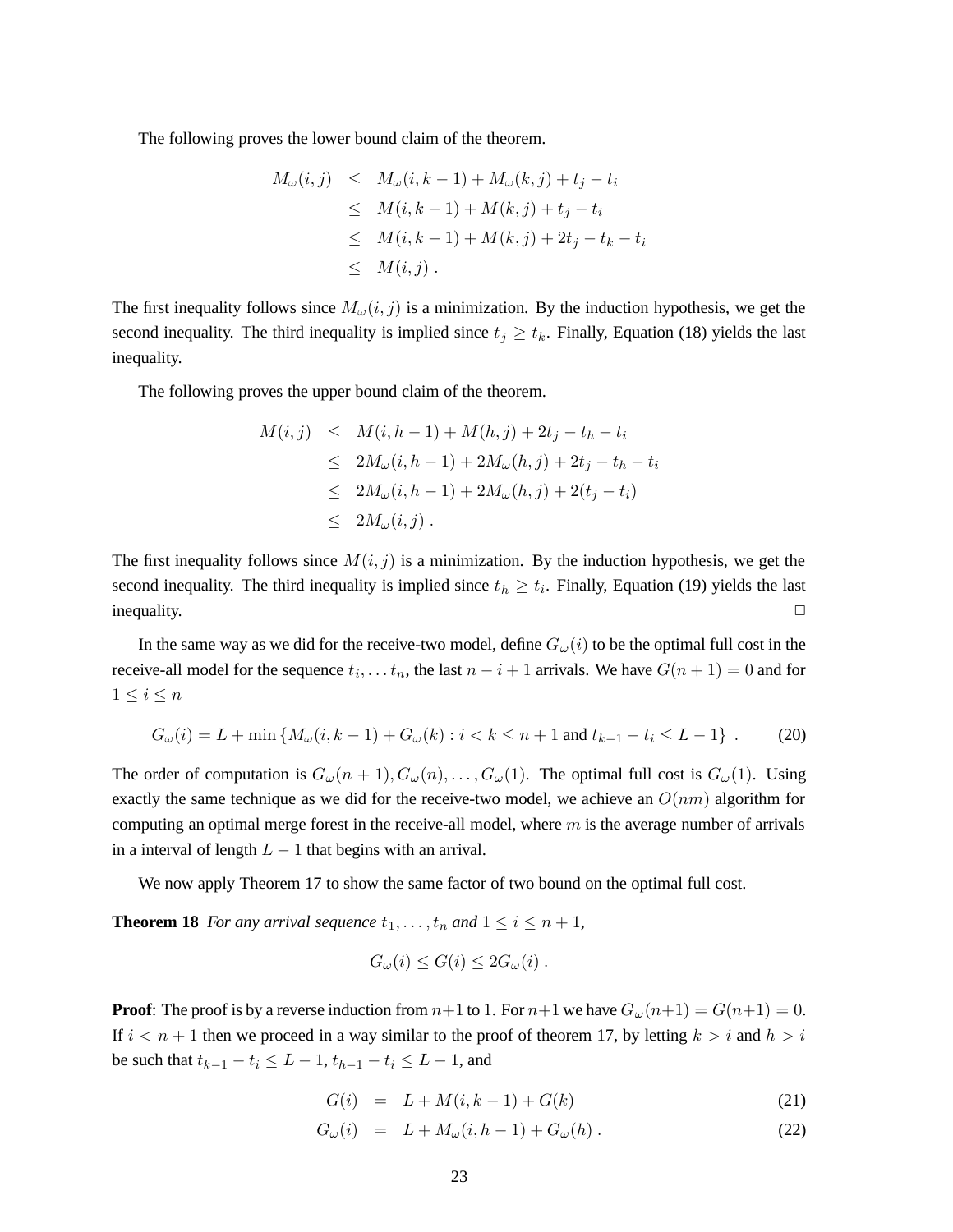The following proves the lower bound claim of the theorem.

$$
G_{\omega}(i) \leq L + M_{\omega}(i, k - 1) + G_{\omega}(k)
$$
  
\n
$$
\leq L + M(i, k - 1) + G(k)
$$
  
\n
$$
\leq G(i).
$$

The first inequality follows since  $G_{\omega}(i)$  is a minimization. The induction hypothesis and Theorem 17 imply the second inequality. The last inequality is by equation (21).

The following proves the upper bound claim of the theorem.

$$
G(i) \leq L + M(i, h - 1) + G(h)
$$
  
\n
$$
\leq 2L + 2M_{\omega}(i, h - 1) + 2G_{\omega}(h)
$$
  
\n
$$
\leq 2G_{\omega}(i).
$$

The first inequality follows since  $G(i)$  is a minimization. The induction hypothesis, Theorem 17, and the fact that  $L$  is positive imply the second inequality. The last inequality is by equation (22).

 $\Box$ 

The factor of 2 is not at all tight for optimal full cost. For example, if  $L = 2$  then it can be shown that the optimal full cost in the receive-two model is identical to the optimal full cost in the receive-all model.

# **6 Conclusions**

In this paper, we addressed the problem of designing efficient off-line algorithms to compute the optimal stream merging in media-on-demand systems. In a stream merging system, clients are assigned to receive data from streams that transmit a popular media where they are capable of receiving data from two streams simultaneously. When clients arrive, they get a receiving program that instructs them from which streams to receive data and when. Their program is independent on later arrivals and is simple. Streams are broadcast by the server each time clients request to view the transmission. However, very few of the streams are full streams thus allowing the saving in the total utilized bandwidth per one popular media. The main advantage of stream merging is its flexibility. With stream merging, it is easier to allocate channels dynamically to various media based on the current demand.

The main objective of this paper was to construct an efficient optimal algorithm. Recall that  $n$  is the number of arrivals,  $L$  is the length of the full stream, and  $m$  is the average number of arrivals in an interval of length  $L - 1$  that starts with an arrival. With this parameters, we have an  $O(nm)$  optimal algorithm. We also showed how to modify our algorithm to be optimal even if the buffer of clients is limited in its size while maintaining the same running time complexity. To obtain these results, we introduced a new abstract model for the stream merging paradigm. Our merge forest model captures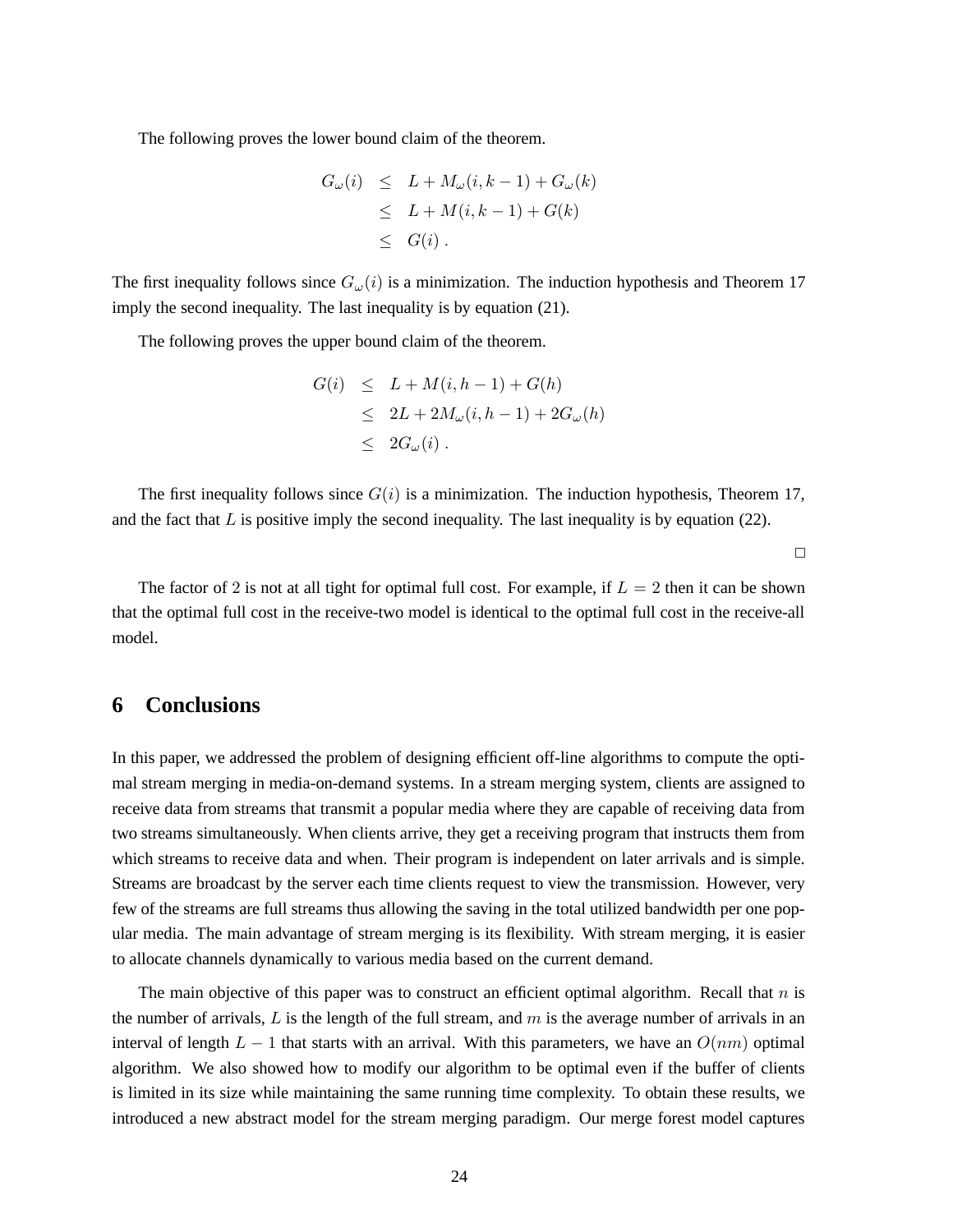all the information regarding the system. We first analyze a single merge tree and then the merge forest itself.

Finally, we considered a stronger model in which clients may receive data from all the existing streams simultaneously. We showed how our techniques extend to this model with less efforts. We used these results to show that analytically the gain from the receive-two model to the receive-all model is at most 2 whereas the gain from the traditional batching to the receive-two model is of order  $\rho L/\log(\rho L)$  where  $\rho \leq 1$  is the density of the *n* arrivals in the time interval between the first and the last arrival and  $\rho$  is large enough. This phenomena was known experimentally and we support it with analytical results.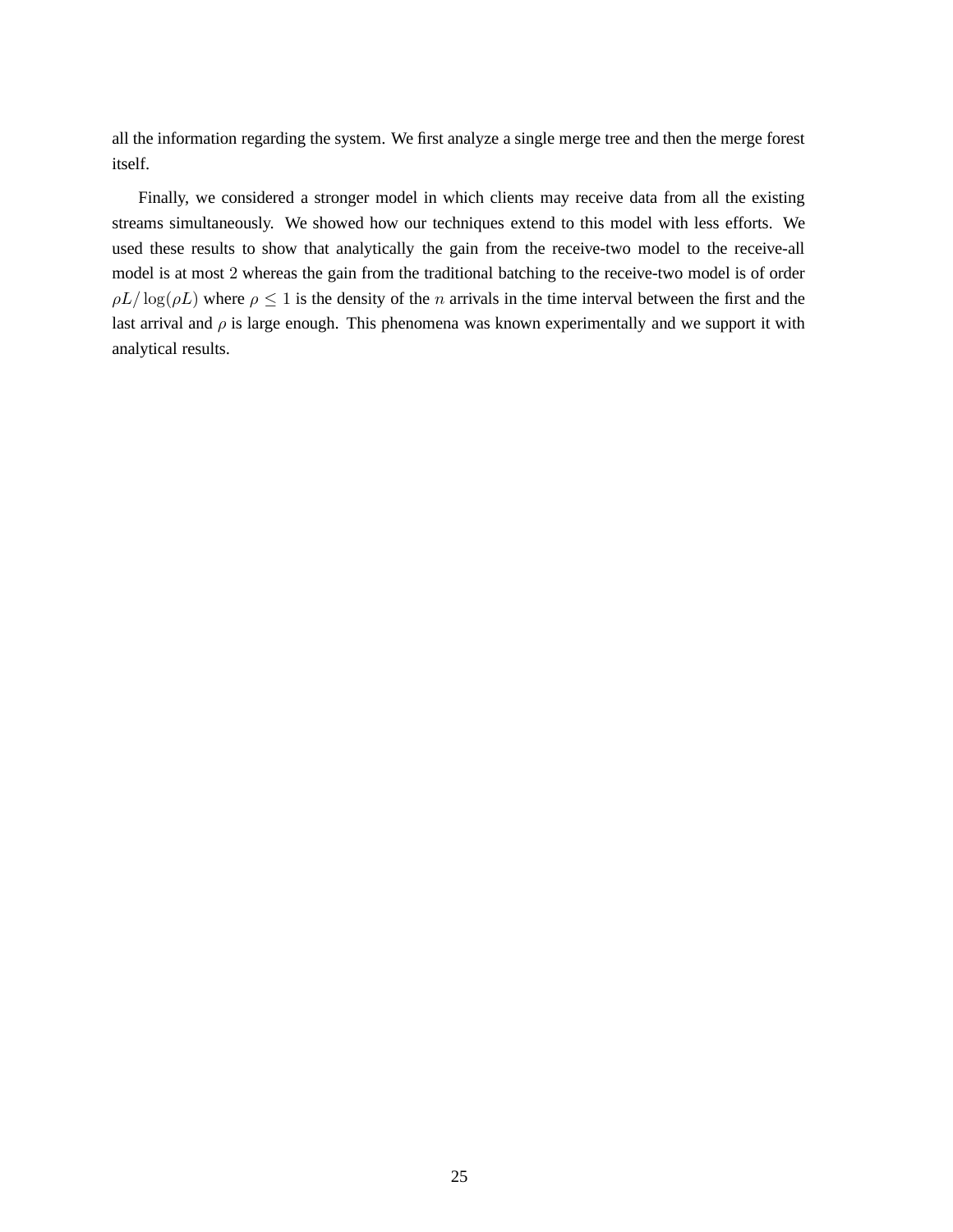# **References**

- [1] C. C. Aggarwal, J. L. Wolf, and P. S. Yu. A permutation-based pyramid broadcasting scheme for videoon-demand systems. In *Proceedings of the IEEE International Conference on Multimedia Computing and Systems (ICMCS '96)*, 118-126, 1996.
- [2] C. C. Aggarwal, J. L. Wolf, and P. S. Yu. On optimal piggyback merging policies for video-on-demand systems. In *Proceedings of the ACM SIGMETRICS Conference on Measurement and Modeling of Computer Systems (SIGMETRICS '96)*, 200-209, 1996.
- [3] C. C. Aggarwal, J. L. Wolf, and P. S. Yu. On optimal batching policies for video-on-demand storage servers. In *Proceedings of the IEEE International Conference on Multimedia Computing and Systems (ICMCS '96)*, 253-258, 1996.
- [4] A. Bar-Noy, J. Goshi, R. E. Ladner, and K. Tam. Comparison of stream merging algorithms for media-ondemand. To appear in *Multimedia Systems Journal*.
- [5] A. Bar-Noy and R. E. Ladner. Competitive on-line stream merging algorithms for media-on-demand. *Journal of Algorithms*, Vol. 48, No. 1, 59-90, 2003.
- [6] A. Bar-Noy, J. Goshi R. E. Ladner. Off-line and on-line guaranteed start-up delay for media-on-demand with stream merging In *Proceedings of the 15-th ACM Symposium on Parallelism in Algorithms and Architectures (SPAA '03)*, 164-173, 2003
- [7] A. Borchers and P. Gupta. Extending the quadrangle inequality to speed-up dynamic programming. *Information Processing Letters*, Vol. 49, 287-290, 1994.
- [8] Y. Cai and K. A. Hua. An efficient bandwidth-sharing technique for true video on demand systems. In *Proceedings of the 7-th ACM International Multimedia Conference, (MULTIMEDIA '99)*, 211-214, 1999.
- [9] Y. Cai, K. A. Hua, and K. Vu. Optimizing patching performance. In *Proceedings of the IS&T/SPIE Conference on Multimedia Computing and Networking (MMCN '99)*, 204-215, 1999.
- [10] S. W. Carter and D. D. E. Long. Improving video-on-demand server efficiency through stream tapping. In *Proceedings of the 6-th International Conference on Computer Communication and Networks (ICCCN '97)*, 200-207, 1997.
- [11] S. W. Carter and D. D. E. Long. Improving bandwidth efficiency of video-on-demand servers. *Computer Networks*, Vol. 31, No. 1-2, 99-111, 1999.
- [12] W. Chan, T. Lam, H. Ting, and W. Wong. On-line stream merging in a general setting. *Theoretical Computer Science*, Vol. 296, 27-46, 2003.
- [13] W. Chan, T. Lam, H. Ting, and W. Wong. Competitive analysis of on-line stream merging algorithms. In *Proceedings of the 27-th Annual International Symposium on Mathematical Foundations of Computer Science (MFCS)*, 188–200, 2002.
- [14] T. Chiueh and C. Lu. A periodic broadcasting approach to video-on-demand service. In *Proceedings of the SPIE Conference on Multimedia Computing and Networking (MMCN '95)*, 162-169, 1995.
- [15] E. G. Coffman Jr., P. Jelenković, and P. Momčilović. The dyadic stream merging algorithm. *Journal of Algorithms*, Vol. 43, No 1, 120-137, 2002.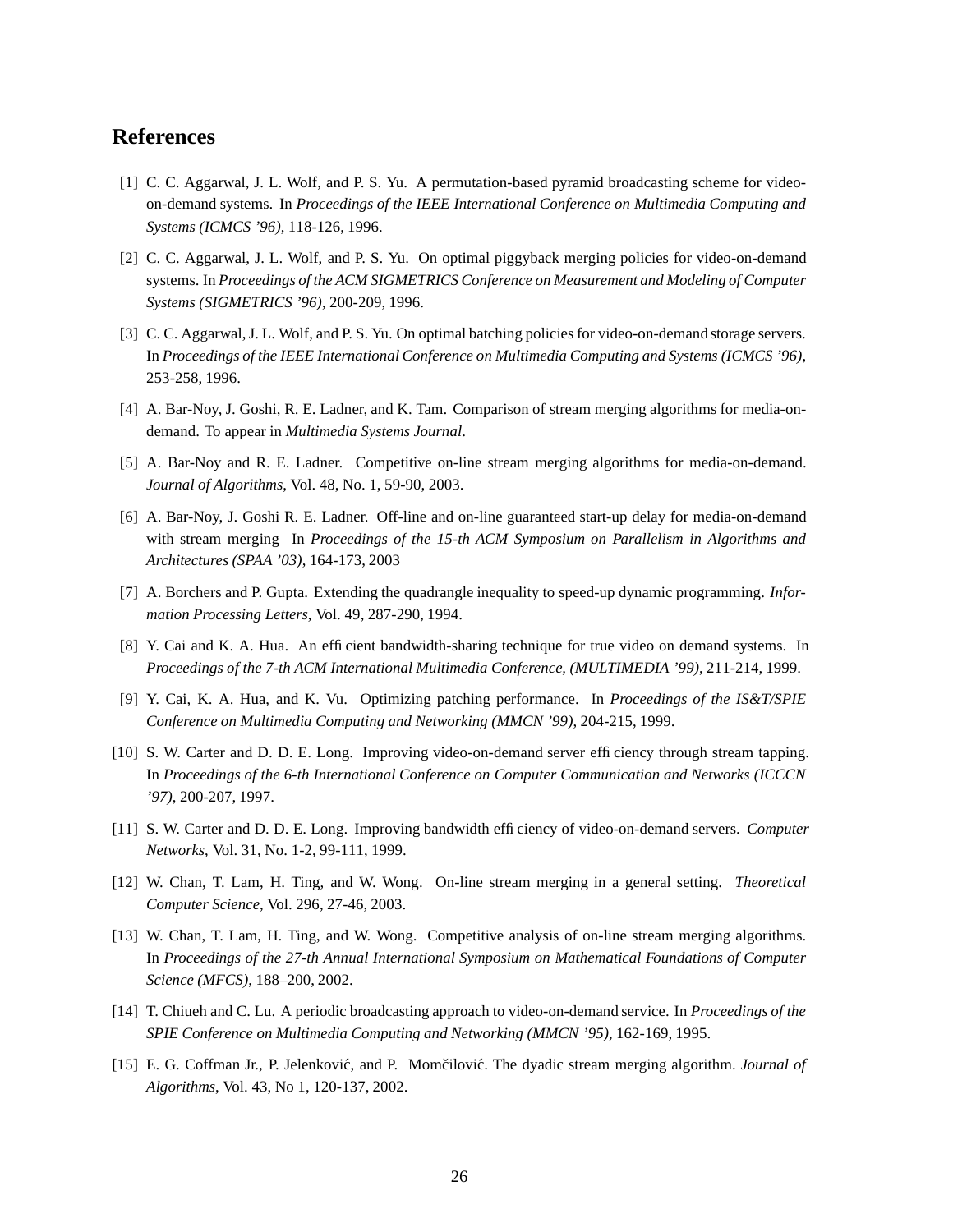- [16] A. Dan, P. Shahabuddin, D. Sitaram, and D. Towsley. Channel allocation under batching and VCR control in video-on-demand systems. *Journal of Parallel and Distributed Computing*, Vol. 30, No. 2, 168-179, 1994.
- [17] A. Dan and D. Sitaram. An online video placement policy based on bandwidth to space ratio. In *Proceedings of the ACM SIGMOD Conference*, 376-385, 1995.
- [18] A. Dan, D. Sitaram, and P. Shahabuddin. Scheduling policies for an on-demand video server with batching. In *Proceedings of the 2-nd ACM International Multimedia Conference, (MULTIMEDIA '94)*, 15-23, 1994.
- [19] A. Dan, D. Sitaram, and P. Shahabuddin. Dynamic batching policies for an on-demand video server. *ACM Multimedia Systems Journal*, Vol. 4, No. 3, 112-121, 1996.
- [20] D. L. Eager, M. Ferris, and M. K. Vernon. Optimized regional caching for on-demand data delivery. In *Proceedings of the Conference on Multimedia Computing and Networking (MMCN '99)*, 301-316, 1999.
- [21] D. L. Eager and M. K. Vernon. Dynamic skyscraper broadcasts for video-on-demand. In *Proceedings of the 4-th International Workshop on Advances in Multimedia Information Systems (MIS '98)*, 18-32, 1998.
- [22] D. L. Eager, M. K. Vernon, and J. Zahorjan. Minimizing bandwidth requirements for on-demand data delivery. In *Proceedings of the 5-th International Workshop on Advances in Multimedia Information Systems (MIS '99)*, 80-87, 1999.
- [23] D. L. Eager, M. K. Vernon, and J. Zahorjan. Optimal and efficient merging schedules for video-on-demand servers. In *Proceedings of the 7-th ACM International Multimedia Conference, (MULTIMEDIA '99)*, 199- 203, 1999.
- [24] D. L. Eager, M. K. Vernon, and J. Zahorjan. Bandwidth skimming: a technique for cost-effective videoon-demand. In *Proceedings of the Conference on Multimedia Computing and Networking (MMCN '00)*, 25-27, 2000.
- [25] L. Gao, J. Kurose, and D. Towsley. Efficient schemes for broadcasting popular videos. In *Proceedings of the 8-th IEEE International Workshop on Network and Operating System Support for Digital Audio and Video (NOSSDAV '98)*, 1998.
- [26] L. Gao and D. Towsley. Supplying instantaneous video-on-demand services using controlled multicast. In *Proceedings of the IEEE International Conference on Multimedia Computing and Systems* (ICMCS '99), 1999.
- [27] L. Gao, Z. Zhang, and D. Towsley. Catching and selective catching: efficient latency reduction techniques for delivering continuous multimedia streams. In *Proceedings of the 7-th ACM International Multimedia Conference, (MULTIMEDIA '99)*, 203-206, 1999.
- [28] L. Golubchic, J. C. S. Liu, and R. R. Muntz. Reducing I/O demand in video-on-demand storage servers. In *Proceedings of the ACM SIGMETRICS Conference on Measurement and Modeling of Computer Systems (SIGMETRICS '95)*, 25-36, 1995.
- [29] L. Golubchic, J. C. S. Liu, and R. R. Muntz. Adaptive piggybacking: a novel technique for data sharing in video-on-demand storage servers. *ACM Multimedia Systems Journal*, Vol. 4, No. 3, 140-155, 1996.
- [30] R. L. Graham, D. E. Knuth, and O. Patashnik, *Concrete Mathematics.* Reading, MA: Addison-Wesley, 1989.
- [31] K. A. Hua, Y. Cai, and S. Sheu. Patching: a multicast technique for true video-on-demand services. In *Proceedings of the 6-th ACM InternationalConference on Multimedia (MULTIMEDIA '98)*, 191-200, 1998.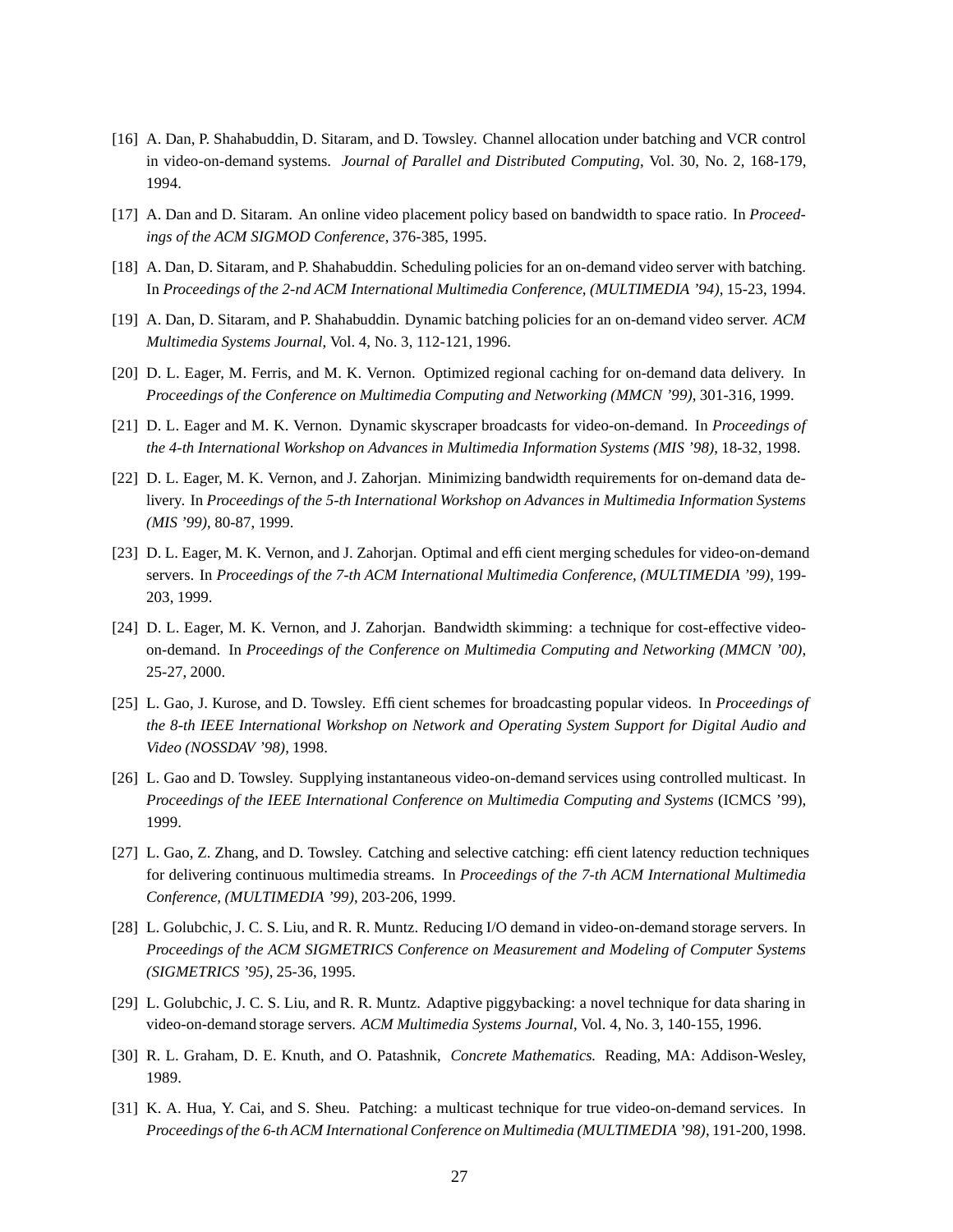- [32] K. A. Hua, Y. Cai, and S. Sheu Exploiting client bandwidth for more efficient video broadcast. In *Proceedings of the 7-th International Conference on Computer Communication and Networks (ICCCN '98)*, 848-856, 1998.
- [33] K. A. Hua and S. Sheu. Skyscraper broadcasting: a new broadcasting scheme for metropolitan video-ondemand systems. In *Proceedings of the ACM SIGCOMM '97 Conference on Applications, Technologies, Architectures, and Protocols for Computer Communication*, 89-100, 1997.
- [34] L. Juhn and L. Tseng. Harmonic broadcasting for video-on-demand service. *IEEE Transactions on Broadcasting*, Vol. 43, No. 3, 268-271, 1997.
- [35] L. Juhn and L. Tseng. Staircase data broadcasting and receiving scheme for hot video service. *IEEE Transactions on Consumer Electronics*, Vol. 43, No. 4, 1110-1117, 1997.
- [36] L. Juhn and L. Tseng. Fast broadcasting for hot video access. In *Proceedings of the 4-th International Workshop on Real-Time Computing Systems and Applications (RTCSA '97)*, 237-243, 1997.
- [37] L. Juhn and L. Tseng. Enhancing harmonic data broadcasting and receiving scheme for popular video service. *IEEE Transactions on Consumer Electronics*, Vol. 44, No. 2, 343-346, 1998.
- [38] L. Juhn and L. Tseng. Fast data broadcasting and receiving scheme for popular video service. *IEEE Transactions on Broadcasting*, Vol. 44, No. 1, 100-105, 1998.
- [39] D. E. Knuth. Optimum binary search trees. *Acta Informatica*, Vol. 1, 14-25, 1971.
- [40] D. E. Knuth. *The Art of Computer Programming, Vol. 3: Searching and Sorting*, Second Edition. Addison Wesley, Reading, MA, 1998.
- [41] S. W. Lau, J. C. S. Liu, and L. Golubchic. Merging video streams in a multimedia storage server: complexity and heuristics. *ACM Multimedia Systems Journal*, Vol. 6, No. 1, 29-42, 1998.
- [42] J. Pâris, S. W. Carter, and D. D. E. Long. A low bandwidth broadcasting protocol for video on demand. In *Proceedings of the 7-th International Conference on Computer Communication and Networks (ICCCN '98)*, 690-697, 1998.
- [43] J. Pâris, S. W. Carter, and D. D. E. Long. A hybrid broadcasting protocol for video on demand. In *Proceedings of the IS&T/SPIE Conference on Multimedia Computing and Networking (MMCN '99)*, 317- 326, 1999.
- [44] J. Pâris and D. D. E. Long. Limiting the receiving bandwidth of broadcasting protocols for video-ondemand. In *Proceedings of the Euromedia Conference*, 107-111, 2000.
- [45] J. Pâris, D. D. E. Long, and P. E. Mantey. Zero-delay broadcasting protocols for video on demand. In *Proceedings of the 7-th ACM International Multimedia Conference, (MULTIMEDIA '99)*, 189-197, 1999.
- [46] S. Sen, L. Gao, J. Rexford, and D. Towsley. Optimal patching schemes for efficient multimedia streaming. In *Proceedings of the 9-th IEEE International Workshop on Network and Operating System Support for Digital Audio and Video (NOSSDAV '99)*, 1999.
- [47] S. Sen, L. Gao, and D. Towsley. Frame-based periodic broadcast and fundamental resource tradeoffs. Technical Report 99-78, University of Massachusetts Amherst.
- [48] Y. Tseng, C. Hsieh, M. Yang, W. Liao, and J. Sheu. Data broadcasting and seamless channel transition for highly-demanded videos. In *Proceedings of the 19-th Annual Joint Conference of the IEEE Computer and Communications Societies (INFOCOM '00)*, pp. 4E-2, 2000.